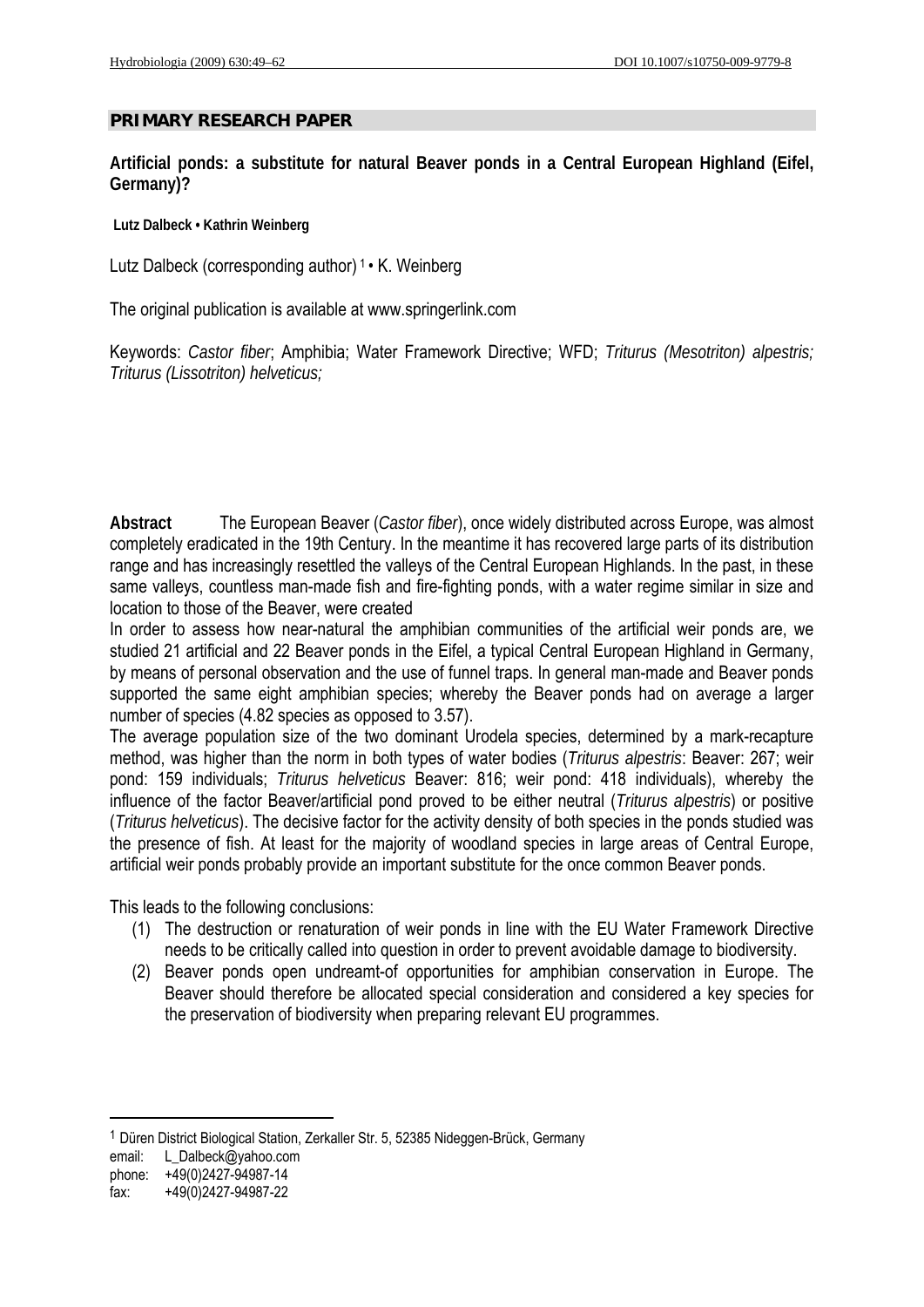## **Introduction**

The countryside of Central Europe has a considerable history of change, above all because of increasingly intensive land management; but also through the annihilation of key species since the last Ice Age (Gerlach, 2005; Meurers-Balke & Kalis, 2005; Bosinski, 2006). In the past 100 to 200 years in particular, the technical development of waterways, mechanization of farming and forestry management, together with urbanisation have led to a dramatic reduction of natural and semi-natural dynamic landscapes (Bender et al., 2005). This is particularly true of regions with a long history of human settlement and high population density, which is applicable to almost all of West and Central Europe. Water bodies in particular are affected by changes in the countryside through drainage, sinking of the water table and wide scale destruction of small water bodies and natural water meadows (Krone, 2003). This has in particular had a negative effect on animal species tied to water bodies and with complex habitat requirements (Denoël & Ficetola, 2007). Amphibians are among the animal species which, because of their way of life, are both dependent on suitable bodies of water for reproduction as well as on suitable upland habitats. They are therefore particularly affected by habitat destruction and habitat fragmentation (Cushman, 2006; Arens et al., 2007; Becker et al., 2007; Johansson et al., 2007). At the same time, either intentionally or by accident, humans create new bodies of water in the modern countryside, which can be used as an alternative habitat (Krone, 2003; Denoël & Ficetola, 2007).

 The Central European Highlands, including the Rhenish Slate Mountains, support few natural standing water bodies because of their steep topography (Drews & Ziemek, 1995; Krone, 2003), whereas artificial ponds are widely distributed. Weir ponds, which were created by the damming of small streams in smaller V-formed (notched) valleys as fire-fighting or fish ponds, are characteristic of the Central European Highland landscape. These ponds often represent the only standing water of any size in the countryside and are commonly populated by amphibians (Bitz et al., 1996). They therefore have a great significance for the maintenance of aquatic biodiversity, as already verified for small water bodies on farmland (Robson & Clay, 2005; Declerck et al., 2006; Céréghino et al., 2008).

 Nonetheless, there is increasing doubt as to whether this poverty in biodiversity on larger standing water bodies really corresponds to the natural situation, as this does not take account of the Beaver (*Castor fiber*) (Dalbeck et al., 2007). As in Europe, the Beaver was widely eradicated worldwide due to intensive persecution, and the remaining populations survived mainly in lowland sections of larger rivers such as the Elbe, where hardly any ponds are constructed (Heidecke & Klenner-Frings, 1992). Only after the resettlement of the Beaver in the 20th Century, and the start of its spread into smaller wooded parts of the lower mountain ranges, did it become clear that the ponds created by damming of running water was part of the natural water body scheme in these parts of the countryside(Elmeros et al., 2003; Dalbeck, et al. 2007).

 As the artificial weir ponds are frequently located where the Beaver also settles and builds its ponds, it can be assumed that over the past centuries the weir ponds have substituted for the Beaver ponds and therefore, despite the eradication of the Beaver, the continuity of dammed ponds has been maintained. This raises the question as to how near-natural these water bodies are, and how effective weir ponds have been in providing an alternative habitat for amphibians formerly associated with Beaver-created ponds.

 In the course of the renaturation of flowing water, artificial barriers which interrupt the flow of water for water-dependent organisms have been regarded with increasing criticism for a number of years. This includes artificial ponds which have been created by damming of streams in the Central European Highlands.

As a result of the Water Framework Directive 2000/60/EG (WFD) an administrative, binding framework has in the meantime been created for all EU member states, which lays down regulations for dealing with ground and surface water and water bodies. In order to achieve the desired 'good ecological status', the unhindered passage of water must be maintained or restored. This means that barriers which interfere with the migration of aquatic organisms should be removed (Annex V, WFD).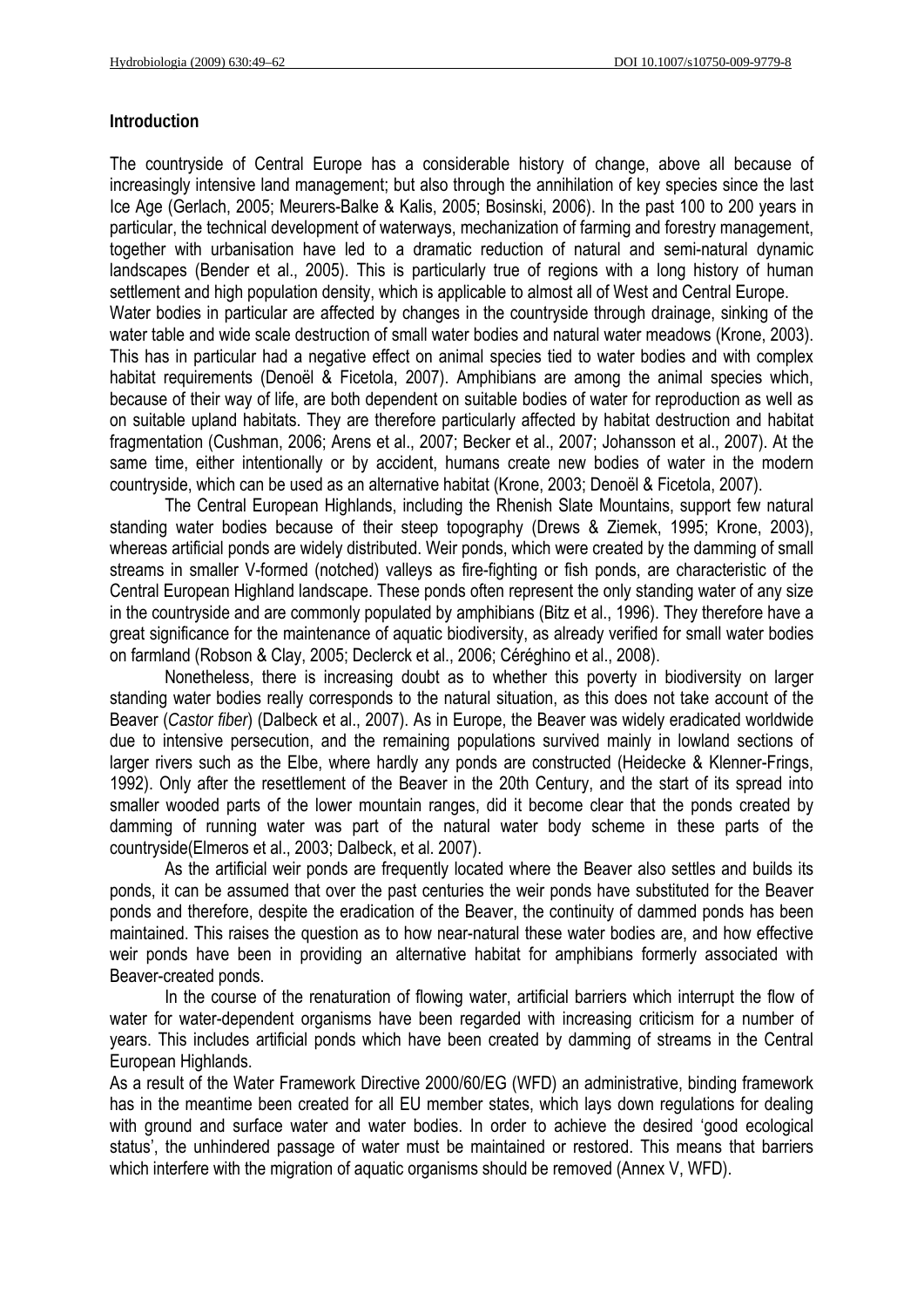At EU level, and therefore in all of its 27 European states, the aim is to removal water barriers, including small weir ponds such as those in the Rhenish Slate Mountains.

Against the background of the acute threat to numerous amphibian species in large parts of Europe (and beyond), the imminent implementation of the WFD in EU member states and the welcome expansion of the Beaver in Central Europe, we believe that it is imperative to obtain more information on the significance of artificial and Beaver ponds for amphibian fauna. We are convinced that this is crucial if unwanted developments leading to further impairment of species guilds, already highly endangered, are to be avoided.

 In the present study we have therefore examined the amphibian communities of Beaver and artificial ponds in the Eifel, a typical cross-section of the Rhenish Slate Mountains in Germany.

In addition to a qualitative comparison of the amphibian species make up of both types of water bodies, we concentrated on the settlement density and population size of the newts of the sub-family Pleurodelinae (Genus Triturus).

 These newts form a typical guild of the Central European amphibian community(Denoël et al, 2007). The genus *Triturus* in Central Europe north of the Alps comprises 4 species, three of which occur in the study area. During the reproduction period in spring, they remain in the spawning grounds which are mostly in standing water, For the rest of the year they live in the surrounding uplands, up to several hundred mertres distant from the waqter bodies, whereby two species (*T. alpestris* in particular but also *T. helveticus*) prefer a woodland and habitat and the third occurring species (*T. vulgaris*) extensively used open countryside (Schlüpman et al., 1996; Denoël & Ficetola 2007; 2007b).

 In respect of the significance for amphibians of Beaver ponds in Europe there are some initial study results (Elmeros et al., 2003; Dalbeck, et al. 2007), whereby up to now quantative data was only available for the European Common Frog (*Rana temporaria*). In contrast little is known about the significance of Beaver ponds for the Urodela in Europe. Urodela must however be considered as one of the dominant guilds of the numerous amphibian communities in Central Europe and it should not therefore be neglected if the role of Beaver ponds for pond breeding amphibians is to be understood. As it is relatively easy to monitor newts in the spawning grounds using funnel traps, it was logical to include newts in the comparative study of artificial weir ponds and Beaver ponds in the relatively near-natural wooded low mountain countryside.

The aim of the studies was to clarify whether:

- (1) there is a general difference between the amphibian communities inhabiting artificial weir and Beaver ponds, in particular the newt guilds of the genus *Triturus*
- (2) if such differences exist, what habitat factors are responsible and
- (3) what conclusions can be drawn for dealing with artificial ponds in the temperate zone of the Central European Highlands?

### **Methods**

General description of the study area

The study was conducted in two large woodland areas, Hürtgenwald and Kermeter, in the north of the Eifel region in Western Germany and in the catchment area of the River Rur, a tributary of the Maas. These closely adjacent woodland areas belonging to the same macrochore and represent a typical cross-section of the Rhenish Slate Mountains, a highland area characteristic of large parts of Central and West Europe from Northern France, via Belgium and the south of the Netherlands, into Germany. Typical of this countryside are extensive plateaus scored with 100 – 200 m deeply notched and steep valleys with narrow meadows alongside the streams. In the study area the plateaux, the slopes of the valleys, and the 30 – 60 m wide meadows are mostly wooded and therefore in a comparatively nearnatural state.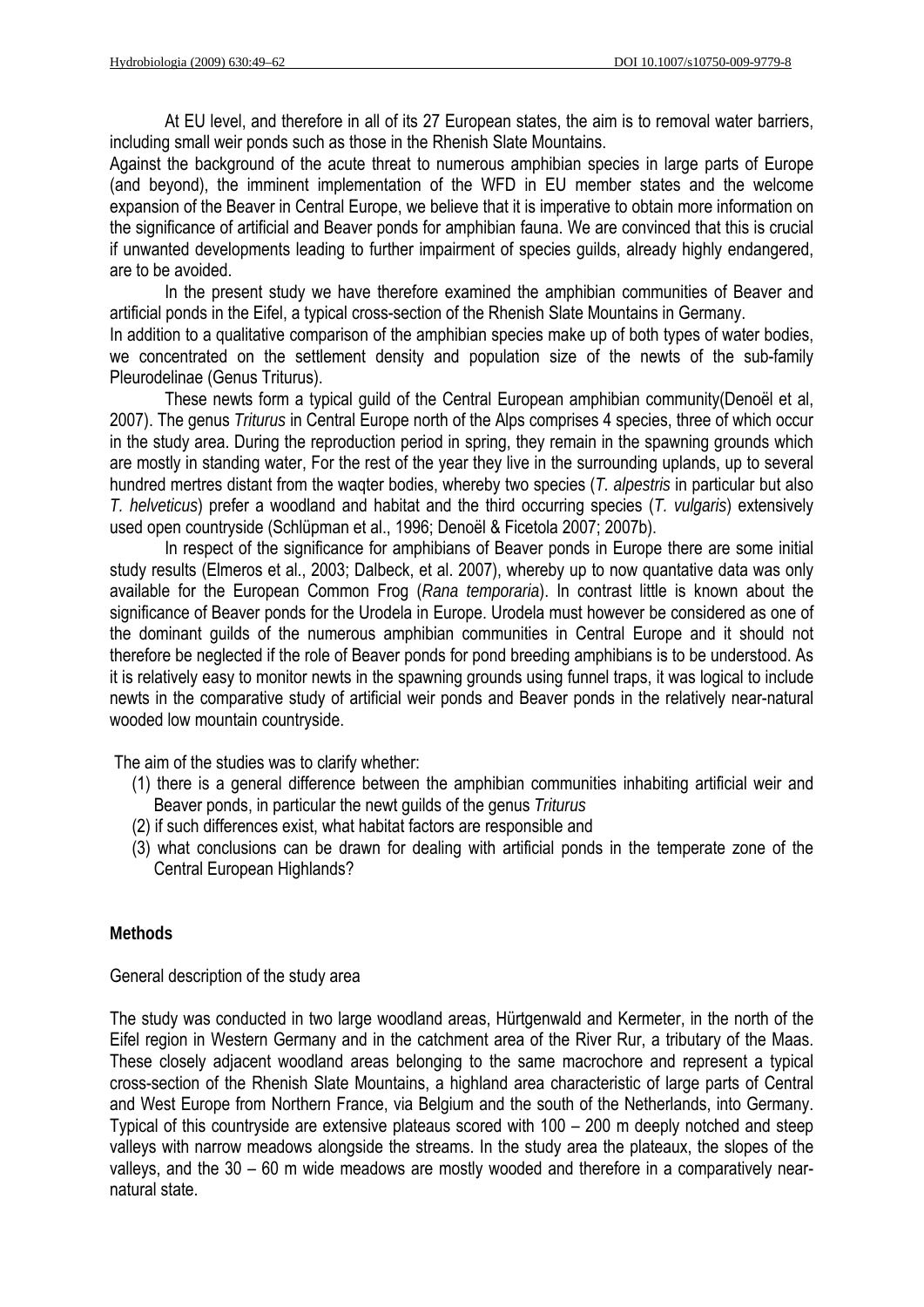Because of the distinctive topography, natural as well as artificial water bodies are mainly restricted to the valleys, and are mostly small and widely separated (Dalbeck et al., 2007), whereby the valleys with near-natural meadow water bodies and ponds are approximately 2 km apart (Fig. 1). The standing water bodies naturally suited for amphibians are mainly small springs, tree roof plates or small oxbow lakes along the course of the stream. Artificial water bodies in addition to the weir ponds include a few large reservoirs, water-filled ruts on forest tracks and isolated bomb craters from WW II which, in the meadows along the streams, are in part filled with water.Apart from the reservoirs (with occurrences of *Rana lessonae*/"*esculenta*" and *Bufo bufo*), the man-made weir ponds and the Beaver ponds, the amphibian populations of the natural and man-made water bodies are small, not least because of the former's small size. (Dalbeck et al., 2007).

The study area climate is temperatesub-Atlantic with mild winters and cool summers and average temperatures of some 7°C to 8.5°C (MURL, 1989). The altitude a.s.l. is between 220 m to 550 m. Our study included a total of 21 artificial and 22 Beaver ponds (Fig. 1, Tab. 1). The Beaver ponds are located in four valleys, each of which is settled by one to two Beaver colonies. In these valleys the Beavers, part of a reintroduction project, built between four and 22 ponds respectively in the course of the past two to a maximum of 20 years, These were created by the building of dams some 4 m to 45 m in length and up to 2.5 m in height.

The 21 artificial ponds are distributed between a total of ten valleys, with one to five ponds per valley, and created by the damming of small streams. They were built in the first instance as fire-fighting or fish ponds but are, with one exception, no longer in use. The man-made ponds, ranging from at least 50 to 100 years in age, are distinctly older than the Beaver ponds.

At the moment the resettled Beaver populations in the study area are in a phase of exponential growth (Schadewinkel, 2006), whereby the Beaver is increasingly penetrating into the wooded valleys of the Eifel region. Here they frequently settle in the man-made weir ponds to begin with. In order to clearly differentiate between and compare the two groups, we took care to select for the study only artificial ponds that were not yet settled by Beavers,, because the Beaver, through tree felling and transportation of coarse woody debris in the water, markedly alter the character of the artificial ponds. In addition, the selected artificial ponds were located in forested valleys comparable to those where the Beaver had settled in terms of relief, geology, vegetation, the type and flow of the streams, and with a generally similar amphibian population in the surrounding environment. This is known from previous comprehensive amphibian monitoring projects. As woodland cover can be of great importance for the species richness of amphibian communities (Hecnar & M'Closkey, 1998; Cushman, 2006; Denoël et al, 2007), all water bodies studied were either in extensive coherent woodland, or lie at least within a radius of <150 m from large wooded areas in wooded corridors at least 40 m wide connected directly to woodland. The non-wooded areas in the surrounding countryside were characterised by little-used pasture, which ensures that the influence of land use on vegetation and water body structure is minimal (Declerck et al., 2007). All water bodies studied, including those in the surrounding land habitats, were therefore subject to similar conditions, in particular for the Uroleda species which are considered to be less mobile (Smith & Green, 2005). This applies particularly to the newt species studied (Denoël & Ficetola, 2007b).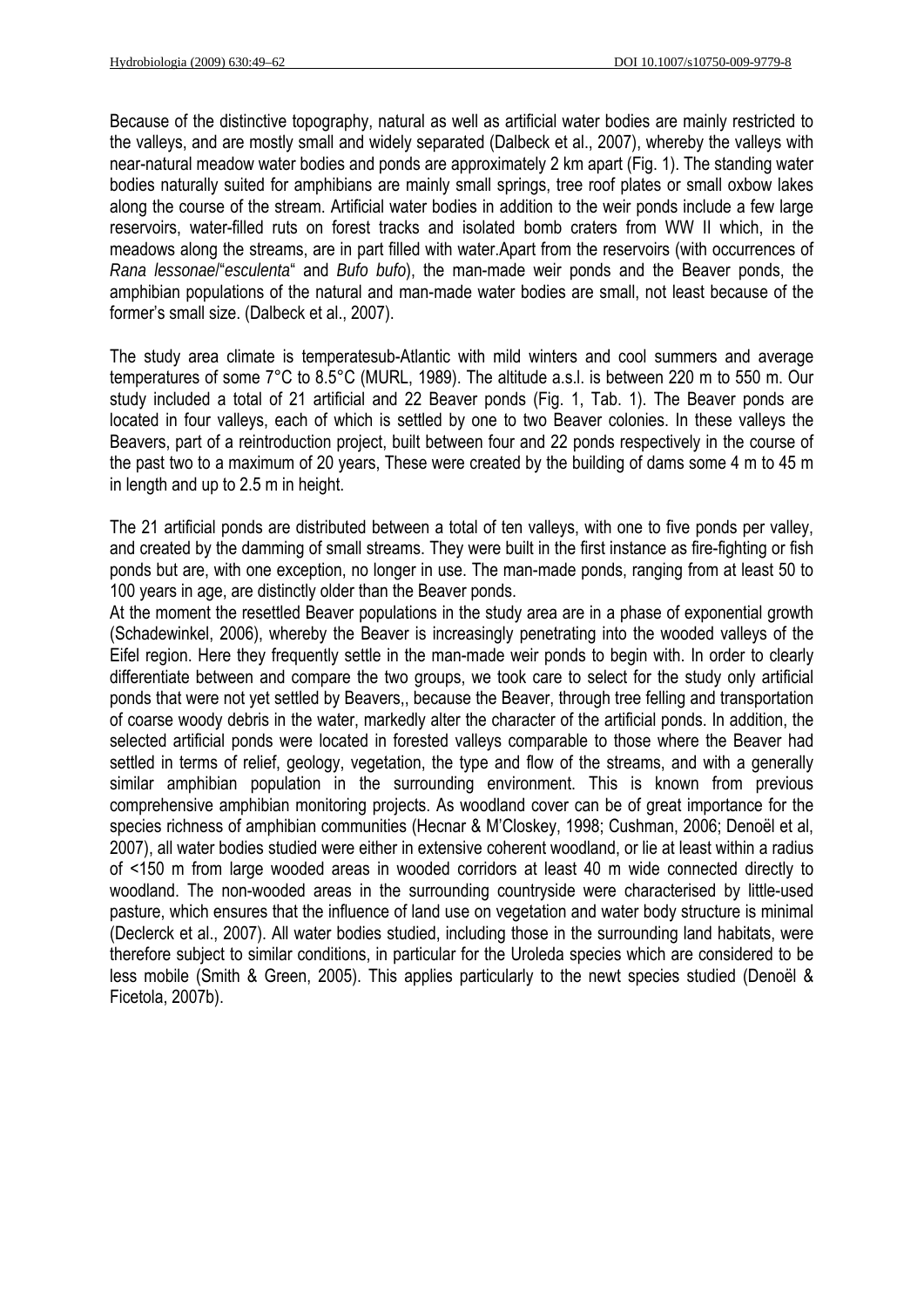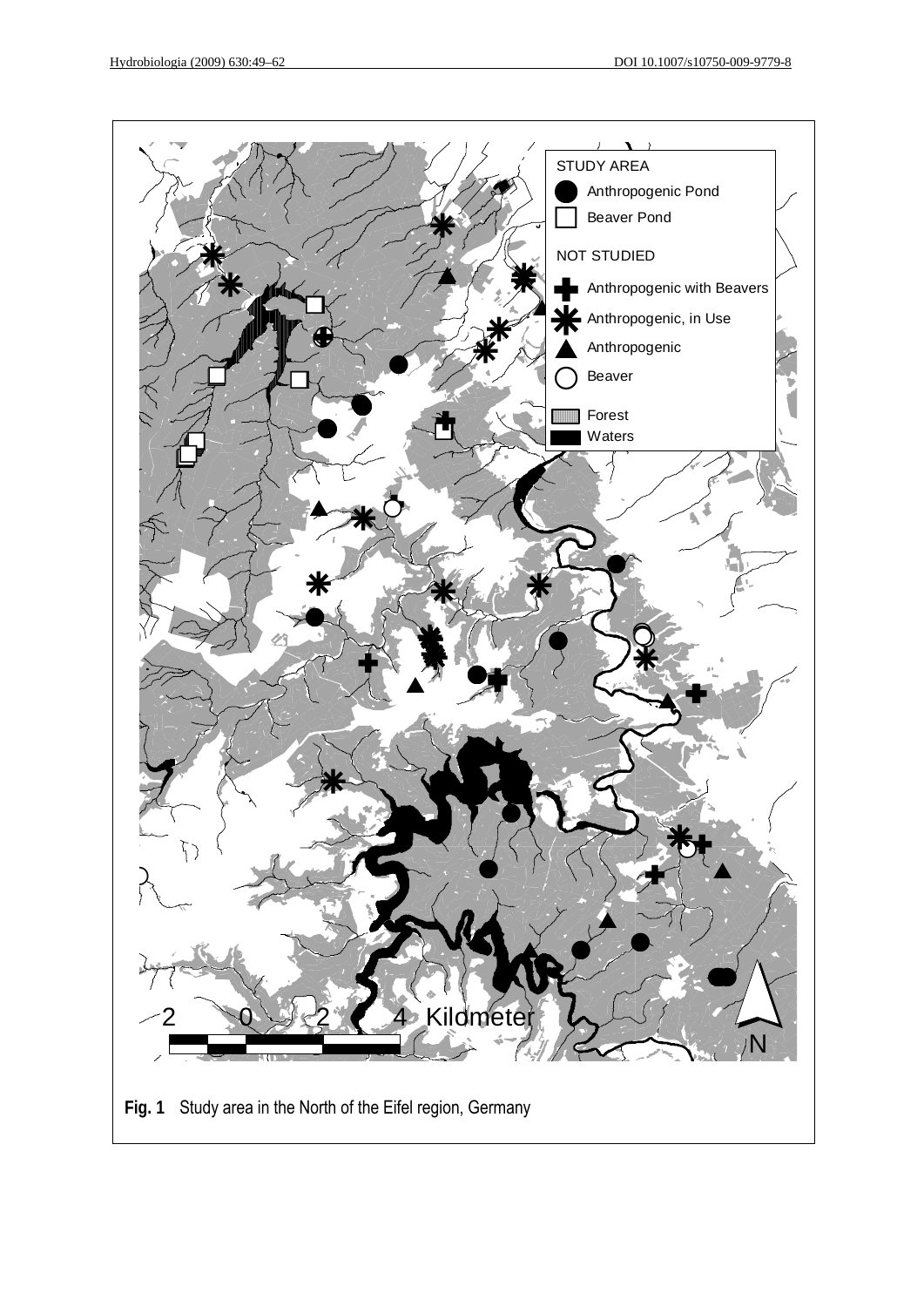| TYPE <sup>a)</sup> | SIZE b) $m^2$ DEP <sup>c</sup> ) $m$ SILT <sup>d</sup> ) % |             |      | $\mathsf{CWD}$ e) | Ma <sup>f</sup> | $Lh$ g) | Fish $n$ spp. $h$ ) |
|--------------------|------------------------------------------------------------|-------------|------|-------------------|-----------------|---------|---------------------|
|                    | (SD)                                                       | (range)     | (SD) | (range)           | (SD)            | (SD)    | (SD)                |
| Artificial         | 378                                                        | $1.5 - 2.0$ | 7.9  |                   | 1.06            | 1.86    | 0.24                |
| $(n = 21)$         | 397                                                        | $> 0 - 3.0$ | 11.5 | $0 - 3$           | 1.45            | 1.82    | 0.54                |
| Beaver             | 642                                                        | $1.0 - 1.5$ | 66.6 |                   | 0.87            | 2.40    | 0.82                |
| $(n=22)$           | 521                                                        | $> 0 - 3.0$ | 29.1 | $2 - 5$           | 1.52            | 2.31    | 0.96                |

|  |  |  | Tab. 1. In-pond characteristics of 21 artificial and 22 Beaver ponds in a Central European Highland |  |
|--|--|--|-----------------------------------------------------------------------------------------------------|--|
|--|--|--|-----------------------------------------------------------------------------------------------------|--|

a) Type of water body: Beaver pond/artificial pond; b) Size of water body; c) Water depth (median); d) Silted-up areas; e) Coarse woody debris: 1: none or very little, 2: moderate, 3: large to very large amounts in water (median); f) *Triturus alpestris*, CPUE values (Absolute: Beaver: 3118; artificial: 2088); g) *Triturus helveticus* CPUE values (absolute: Beaver: 7899; artificial:3729); h) No. of fish species

# Recording of data

We recorded the occurrence of newts between 12 March and 14 May 2007, i.e. during their main phase of activity and examined Beaver and weir ponds synchronologically in order to avoid a bias arising from different examination times. Trapping was done using some 101 funnel traps (Ortmann et al., 2006 for details). Depending on the size of the pond we set five to 26 traps for a period of four days. We checked the traps every 48 hours, classified the trapped newts and all other amphibians (including larvae) and any fish caught, marked the newts by toe-clipping, and subsequently released them back into the centre of the ponds. With the exception of two Water Shrews Neomys fodiens found dead in a trap, we recorded no other trap mortalities. In cases where no newts, or very few were caught, the trapping effort was extended for up to 12 days.

In order to gain a first impression of the absolute magnitude of newt occurrence in the individual water bodies, we used a mark-recapture method and used the Lincoln-Peterson Index (Henle, 2000) to calculate the numbers of the two common newt species, Alpine and Palmate Newts. Because of the very different capture or recapture numbers (e. g. T. helveticus catch: 0 – 1302; recapture 0 – 248 (0 – 65 %); *T. alpestris*: catch: 0 – 1151; recapture: 0 – 244 (0 – 59 %), the standard error of the Lincoln Index, especially for the water bodies with only few newts, was very high and was therefore not suitable for use in the GLM. For the GLM models we therefore used the Catch per Unit of Effort (CPUE) value as a measure of the newt population density in the ponds as the number of newts per trap in a 24 hour period.

In order to record the complete amphibian, and where possible the complete fish species spectrum, we also carried out a daily sweep with hand nets and a nightly search with flashlights at each pond. Altogether the water bodies were therefore inspected on at least 4 separate days. We considered a species to be present when we could prove the presence of one of the possible life stages (adult, larvae, eggs) or when breeding calls were heard. We did not differentiate between the species of the Rana lessonae /"esculenta"/ridibunda complexes. Nonetheless we did not hear any of the characteristic calls of the Marsh Frog (Rana ridibunda).We therefore consider that a population of Rana lesonae/"esculenta" exists. Water bodies in which neither observed nor captured fish or were considered to be fish free.

 We have no information on to what extent the occurrence of the species proven as present were stable vital stock (sources) or not (sinks). Nonetheless the absolute numbers of capture newts indicate that both strong source as also sink stocks occur in the water bodies studied (Fig. 2). We could also not definitely rule out that, despite the intensive survey conducted, individual species were not registered. Nevertheless, the settlement densities of such species are certainly very low and one can assume that the habitat conditions are not optimal in such cases. These occurrences should therefore be considered as sink or transient habitat (Denoël & Ficetola 2007; 2007b). During one of the last daily sweeps we recorded the habitat parameters used in the models.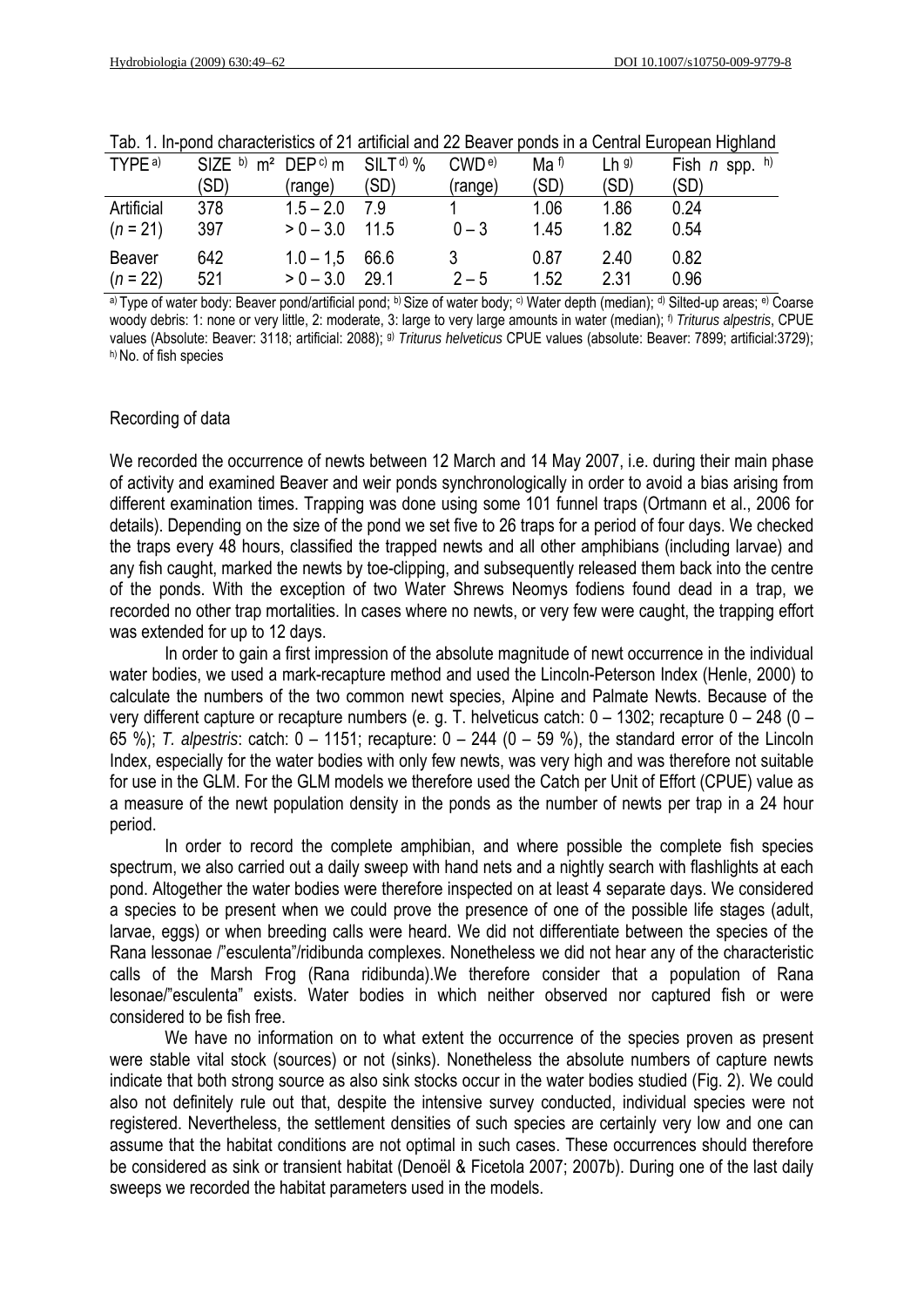#### Habitat characterisation

We recorded 11 habitat factors for use in the model. As multivariate analyses react sensitively to collinearity, it was necessary to reduce the number of factors. Therefore, we used the following six factors in the models: area (SIZE, m²), water depth, (DEP, categories), Coarse Woody Debris (CWD, categories), proportion of silted-up area (SILT, %), type of pond (TYPE, Beaver: Yes/No) and the presence or absence of fish (FISH).

We recorded the size of the water bodies with the assistance of orthophotos and property maps (1:5,000) on which, in the field, we marked in prominent landmarks such as large trees, Beaver dams and tracks. Where necessary we also used a tape measure to measure distances on the ground. Size was then calculated with the help of GIS (ArcView). Area was included because both artificial as well as Beaver ponds varied remarkably in size (Beaver: average 642 m², range 52 m²–2000 m², artificial: 378 m<sup>2</sup>/ 21 m<sup>2</sup>–1750 m<sup>2</sup>; Tab. 1). Moreover, pond area can, but need not, play a major role for the settlement and density of amphibians (Oertli et al., 2002; Tockner et al. 2006). In addition, water depth is known to be an important factor(Hecnar & M'Closkey 1998), especially for the newt species in focus (Denoël & Ficetola, 2007), and CWD seems to play a pivotal role for amphibians by providing food and shelter for larvae as well as adults (Tockner et al., 2006). CWD is a typical feature of Beaver ponds (and Beaver inhabited weirponds) as Beavers actively import large amounts of wood, twigs and wood chips to the ponds (Rolauffs et. al. 2001). As CWD consisted of very different materials, and was often arranged in three dimensions (e.g. whole tree crowns in the water, wood chips in layers of differing thickness, 10 m long Beaver dams as part of the banks), we did not consider it sensible to quantify the CWD factor and regarede this variable as a category.Beaver ponds differ markedly in other factors, for which it is known that they can play an fundamental role in the suitability of water bodies for amphibians (Hecknar & M'Closkey 1998; Denoël & Ficetola 2007b), e.g. vegetation structure (more silted-up areas and floating vegetation are found in Beaver ponds because of a larger proportion of shallow, but permanently flooded areas, and a higher degree of isolation) pond perimeter (perimeters of Beaver ponds are markedly longer because of small islands and bays in the shallow reaches), or the shoreline gradient (Beaver pond banks are generally less steep).

These factors differ between the individual water bodies in a complex manner and are therefore difficult to quantify. We therefore preferred to apply the factor 'proportion of silted-up area', which was based on the shallow bur mainly permanent dammed-up areas of the ponds, which usually occurs as a result of silting-up. The factor 'silted-up area' correlates with the factors 'submerged vegetation' (r = 0.57) and 'length of the shoreline'(r = 0.69). Therefore the 'silted-up area' is a measure of the amount of microhabitat available, including emergent vegetation, and shoreline.

Fish, as predators, have a considerable significance for amphibians in general and the newts in the study in particular (Hehmann & Zucchi, 1985; Breuer, 1992; Wegner & McPeek, 1994; Aronsson & Stenson, 1995; Hecnar & M'Closkey, 1997; 1998; Denoël & Ficetola, 2007), whereby larger predatory species are able to forage on adults and larvae and small species on eggs and larvae (Denoël & Ficetola, 2007). The shoreline area of all Beaver ponds studied were either partly or completely open and sunny up to a distance of some 20 m due to tree felling; the shorelines of all man-made water bodies were in contrast wooded. This factor correlates therefore completely with the factor 'Beaver Pond Yes/No' and was therefore not taken into account. The factor 'Beaver Pond Yes/No' was applied to all models.

The factors 'canopy cover' and 'altitude a.s.l.' were not included in the GLM analyses. Although, because the most similar ponds were selected, the vegetation in the surrounding >20 m did not markedly differ, the altitude a.s.l. and amount of sunlight are assumed to play only a subordinate role in terms of population by the dominant newt species. Beaver ponds are more sunlit because of tree felling by the Beavers. The two dominant newt species, Alpine Newt (*T. alpestris*) and Palmate Newt (*T. helveticus*), are greatly attached to woodland which is their principal terrestrial habitat, but are less selective in respect of the canopy cover of the reproduction ponds in Belgium (Denoël & Ficetola,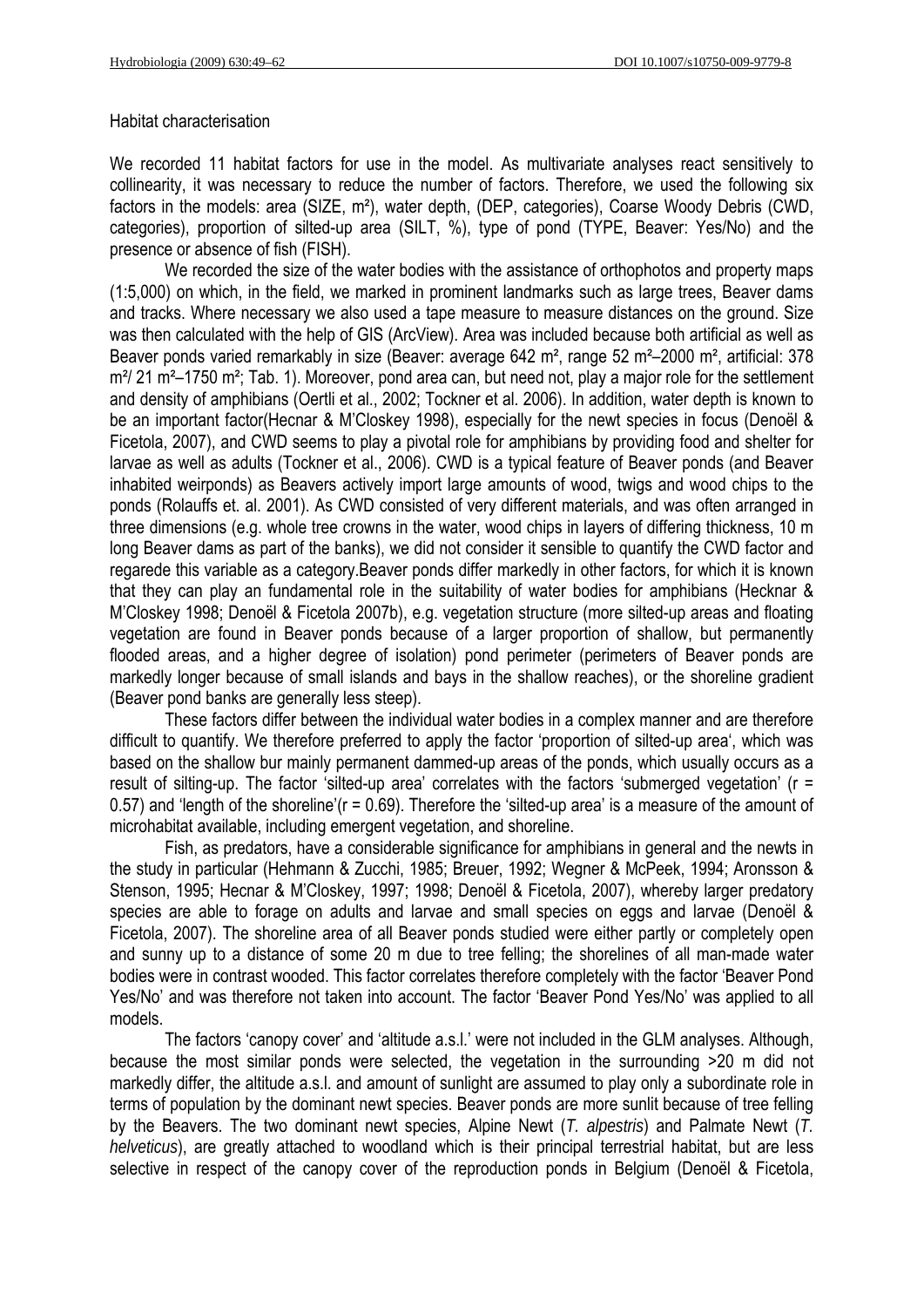



**Fig. 2** Absolute number (calculated using the Lincoln–Peterson Index), densities (absolute number/ pond area m2) and activity densities (CPUE: individuals per trap and 48 h) of Alpine and Palmate Newts in Beaver ponds (n = 22, black) compared to artificial ponds (n = 21, grey). Ponds are arranged according to densities/numbers of newts. Average numbers [median] were *T. alpestris* artificial pond: 159.3 [45.6]; Beaver pond: 267.0 [15.8]; *T. helveticus*: artificial pond: 418.2 [221.9] and Beaver pond: 815.9 [298.8]

# Data analysis

We used General Linear Models (GLM) in order to test which of the six independent parameters best explain settlement by the two most common newts, Alpine and Palmate Newt. The dependent variables, the CPUE values for Alpine and Palmate Newt, were log-transformed in order to achieve a normal distribution (Kolgomorow-Smirnow of the residue Log10-CPUE: *T. alpestris* K = 0.776; p = 0.584; n = 43; *T. helveticus*: K = 0.892; p = 0.404; n = 43). As no newts were caught in some of the ponds and the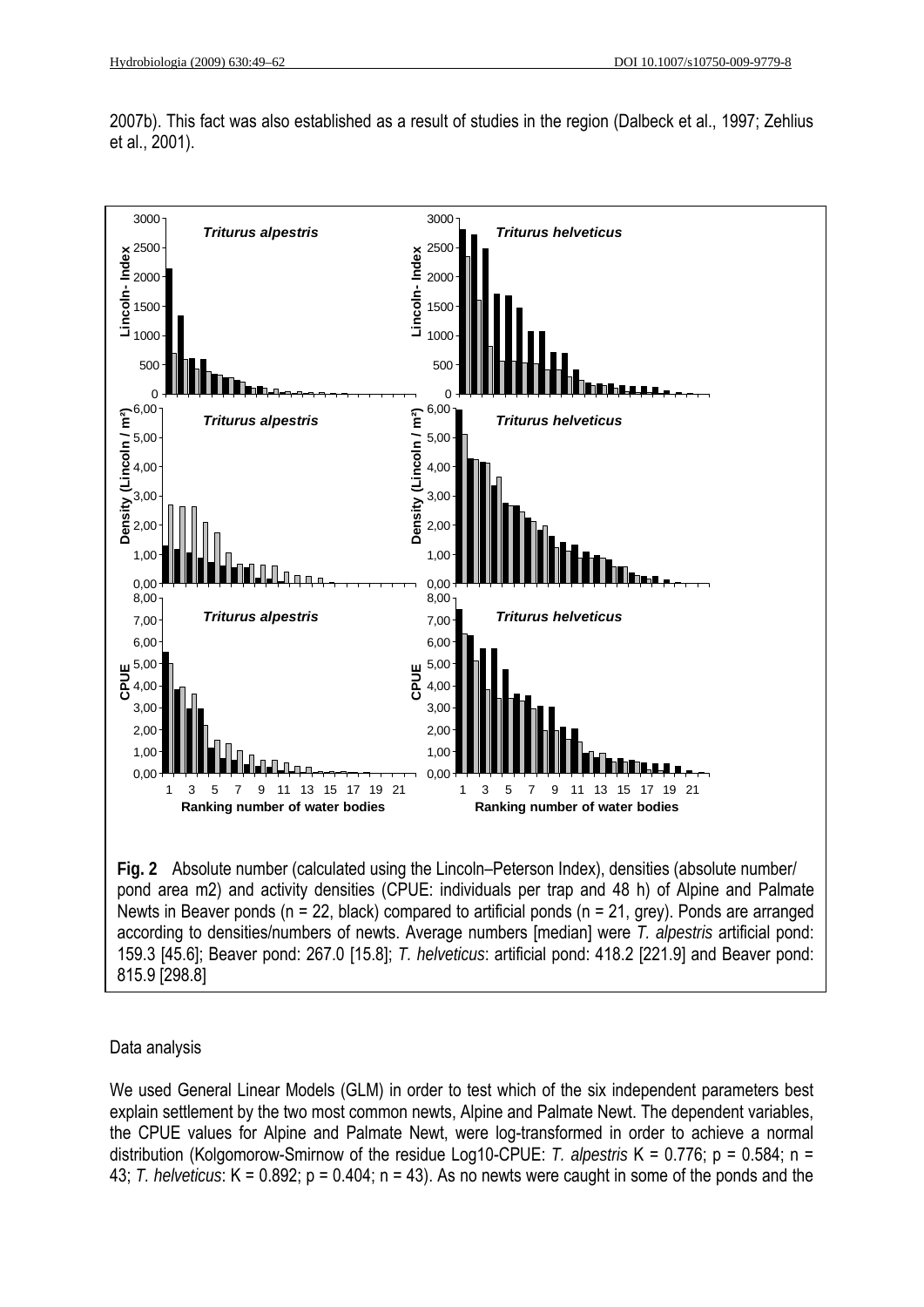logarithm for zero values is not defined we used, instead of a zero value, half of the smallest recorded value > 0 for the respective independent variable (Berry, 1987).

We regarded the individual ponds as sufficiently independent units for the study, as both the species composition and the population density of the amphibian species studied were often extremely different in immediately adjacent ponds even when arranged in a cascade fashion. Because of the structure of the countryside it can be generally assumed that the amphibian occurrences studied belonged to coherent populations in Hürtgenwald and in Kermeter respectively (in the sense of a patchy population – see Smith & Green, 2005).

We employed Akaike's Information Criterion (AICc) for small random sampling and Akaike's differences (Δi) and Akaike weights (ωi), in order to find the most likely (most parsomonious) set of independent variables that best explained the population density of Alpine and Palmate Newts (Mazerolle, 2006).

Δi values between 0 and 2 served as orientation for the selection of the best model. As models with Δi values > 10 are very unlikely (Mazerolle 2006), only the first three models are presented.

We used the Man-Whitney U-Test in order to check whether the number of recorded amphibian species differed between Beaver and artificial ponds. We used the SPSS 10.0 Windows programme for all calculations.

### **Results**

Composition of the amphibian species communities

In terms of recorded amphibian species, the artificial and Beaver ponds did not greatly differ from one another. Altogether, in both types of pond, we recorded the same four Anura and four Urodela species. Nonetheless, the mean number of species in Beaver ponds (3 to 7 species; mean  $4.82 \pm 1.18$ ; n = 22) were significantly higher (U = 347.5; p = 0.004; n = 43; DF = 1) than in the artificial ponds under study (0 to 6 species; Mean:  $3.57 \pm 1.33$ ; n = 21). Whereas four species were markedly more regularly found in the Beaver ponds, only one species was more common in artificial ponds. Three species appeared with an equally great degree of probability in both Beaver and artificial ponds (Tab. 2). Although man-made and Beaver ponds are markedly different in size (Tab. 1), the number of amphibian species was independent of the size of the respective water body type (Spearman: Beaver  $r = -0.12$ ,  $p = 0.586$ ,  $n = 22$ ; artificial  $r = -0.40$ ,  $p = 0.862$ ,  $n = 21$ ).

Population density of the recorded species

Whereas the Smooth Newt was too uncommon to enable a comparison of population densities (absolute figures: Beaver ponds - 23 from 8,946 *Triturus* individuals [0.26 %]; man-made ponds - 3 from 4,303 individuals [0.07 %], the Alpine and Palmate Newts were by far the most common Urodela species in the study area (Tab. 2).

If one considers the absolute size of Alpine Newt occurrence calculated using the Lincoln-Petersen Index, this is on average larger for the Beaver ponds. Nevertheless the mean for the Beaver ponds is smaller than that of the man-made ponds (Fig. 2). In relation to the water surface (Lincoln-Index / m²) the occurrence in the Beaver ponds is markedly lower than that of the artificial weir ponds. The activity density (CPUE) of the Alpine Newt in Beaver ponds is also lower compared with that of the man-made ponds, although the difference is markedly lower than the Lincoln density values (Fig. 2). In contrast, the occurrence of the Palmate Newt in Beaver ponds, calculated using the Lincoln-Petersen Index, is markedly higher than in the man-made ponds. The CPUE activity density is higher in the Beaver ponds, although it is somewhat similar if one considers the density values (Fig. 2). The generally higher absolute values for Beaver ponds derive from their considerably greater water surface area (Tab. 1).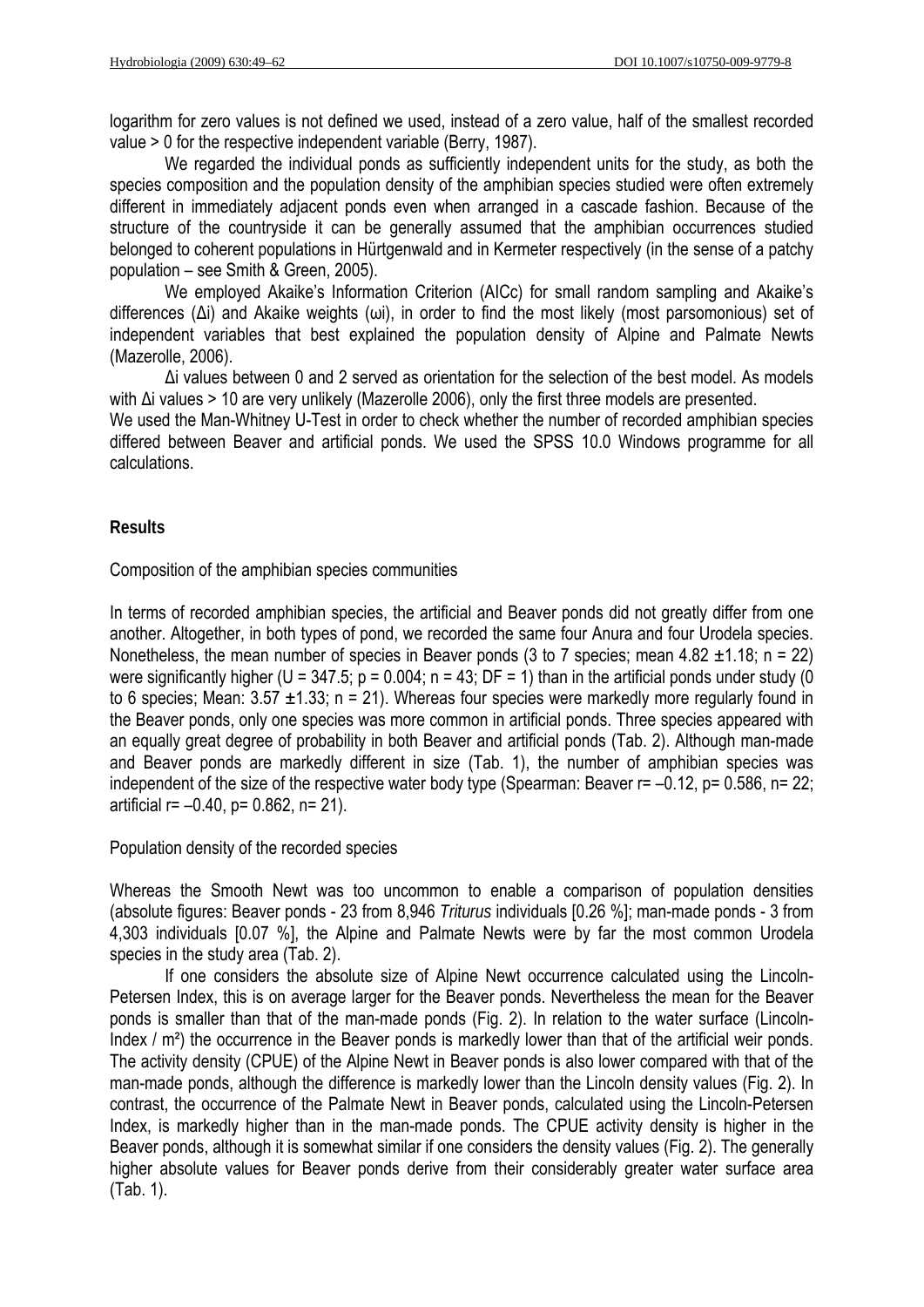**Tab. 2** Relative proportions (number of occupied / total number of ponds) of the recorded amphibian species and fish in the 22 Beaver ponds and 21 artificial ponds studied and the proportion of water bodies where the presence of fish of several trophic guilds was recorded

| Pond type / trophic guild           | Beaver | Artificial |
|-------------------------------------|--------|------------|
| Triturus alpestris                  | 81.8   | 85.7       |
| Triturus helveticus                 | 100.0  | 85.7       |
| Triturus vulgaris                   | 22.7   | 9.5        |
| $Fish^{a)}$                         | 50.0   | 19.1       |
| Ominvorous <sup>b)</sup>            | 31.8   | 14.3       |
| Insectivorous <sup>c)</sup>         | 18.2   | 9.5        |
| Insectiv /piscivorous <sup>d)</sup> | 27.3   | 4.8        |

1) Preference for sunlit waters (Dalbeck et al. 1997) ++ very high; +: high; 0: none; -: prefers shaded water; a)) Presence/absence of fish, including b) *Ctenypharyngodon idella*, *Rutilus rutilus*, *Scardinius erythrophthalmus*, *Tinca tinca* c) *Cottus rhenanus*, *Gasterosteus aculeatus*, *Gobio gobio*; d) *Perca fluviatilis*, *Samlo trutta*

Habitat preferences of Alpine and Palmate Newt

The best respective GLM models selected by means of AICc for Alpine and Palmate Newt have ωi values, which are so large that all other models are considered as less probable. The 'best' models for both Alpine Newt and Palmate Newt (Tab. 3) contain the same factors namely TYPE (pond type: Beaver/artificial) and FISH (Fish present/absent), and explain 47 % of the variance of the CPUE values for the Alpine Newt  $(P < 0.001)$  and 30 % for the Palmate Newt  $(P < 0.001)$ .

 As far as the Alpine Newt is concerned, in all models where the FISH factor only is present, this is significant with  $P < 0.001$ , so that ultimately all such models represent one model (Tab. 5). In all Palmate Newt models containing FISH, this factor is also significant ( $P \le 0.001$ ), whereby in some models TYPE, especially those selected by AICc, is significant as a second factor (Tab. 6).

The population density of the Alpine Newt can therefore be explained with the help of one of the tested factors, namely FISH. The population densities of the Palmate Newt are, compared to the Alpine Newt, markedly less dependent on the number of fish species. The pond type plays an additional role here (Fig. 3). None of the other factors tested helps to explain the variation.

### Fish

We recorded altogether nine fish species (Tab. 2), five in the man-made ponds (Perca fluviatilis, Gasterosteus aculeatus, Gobio gobio, Rutilus rutilus, Ctenypharyngodon idella - on average 0.24 species per pond) and five in the Beaver ponds (*Salmo trutta, Cottus gobio, Rutilus rutilus, Scardinius erythrophthalmus, Tinca tinca*; 0.82 species per pond). Tab.These fish were evidently present either before the streams were dammed (*Salmo trutta, Cottus rhenanus*), came from standing water bodies in the vicinity - above or below the Beaver ponds (*Rutilus rutilus, Scardinius erythrophthalmus, Tinca tinca*), or were clearly introduced by man (other species), particularly in the artificial ponds.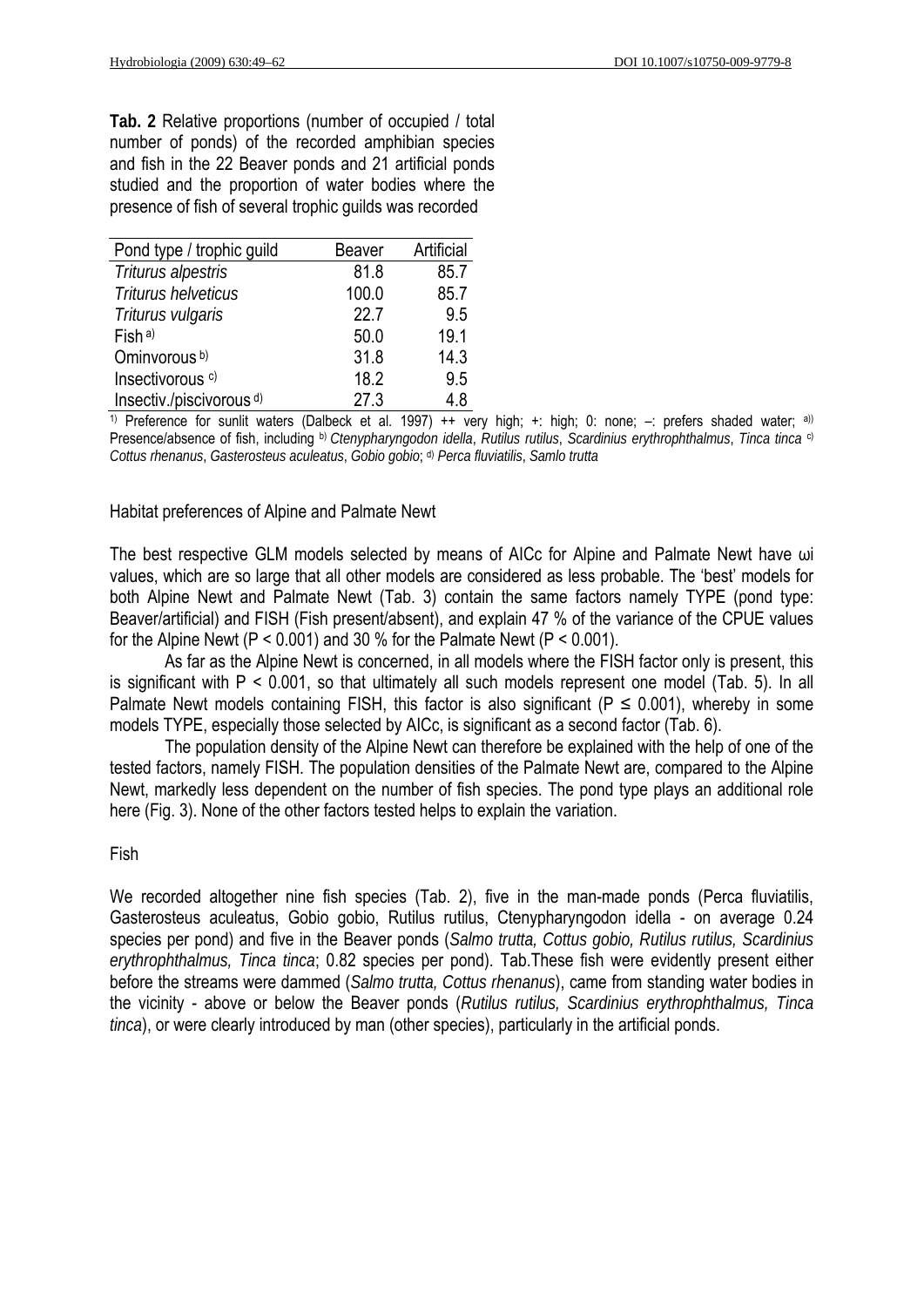**Tab. 3** Candidate models for Alpine Newt and Palmate Newt population activity densities (catch per unit of effort) in Beaver and artificial ponds in the North Eifel region of Germany, weighted in accordance with the Akaike Information Criterion for small random samples (AICc).

| Rank | <b>Candidate Models</b>  | <b>Alpine Newt</b>  | <b>AICc</b> |       | ω    |
|------|--------------------------|---------------------|-------------|-------|------|
|      | TYPE, FISH               |                     | $-21.8$     | 0.00  | 0.99 |
|      | TYPE, FISH, TYPE*FISH a) |                     | $-13.1$     | 8.60  | 0.01 |
|      | TYPE, DEP                |                     | $-7.01$     | 14.76 | 0.00 |
| Rank | <b>Candidate Models</b>  | <b>Palmate Newt</b> | <b>AICc</b> |       | ω    |
|      | TYPE, FISH               |                     | $-27.0$     | 0.00  | 0.98 |
|      | TYPE, FISH, TYPE*FISH a) | $-18.7$             | 8.29        | 0.02  |      |
|      | TYPE, DEP                |                     | $-13.1$     | 13,80 | 0.00 |

*K*: No. of factors in model. Δi is the difference between the highest ranked model and the candidate model, Akaike weights  $(\omega_i)$  sum to 1. For definitions of the factors see Tab. 1

a) Interaction term Type of water body\*presence of fish

### **Discussion**

Beaver ponds as habitat for amphibians

The significance of Beaver ponds for amphibians has been the theme of various studies in North America and, to a lesser extent, in Europe (Rosell et al., 2005). Studies show that the effects appear to be markedly dependent on the respective countryside and amphibian guilds, and are not easily transferable to the landscape of other climatic zones let alone continents. Amphibians generally occur more or less frequently in Beaver ponds in North America, Europe and also in Eastern Asia (Safonov & Safeljev, 1992). The effects of Beaver activities on the number of amphibian species appear however to have a regional character. Whereas Metts et al. (2001) in the South-eastern USA found little diversity in Beaver habitats in comparison to rivers not influenced by Beavers, the opposite was true of one of the valleys in the study area, where Beaver ponds were compared to natural and semi-natural waters (Dalbeck et al., 2007). In the meantime it has become increasingly clear that factors such as the age of the Beaver pond play a major role (Stevens et al., 2006) and that different species react differently; such as frogs (Ranidae) in Maine, USA (Cunningham et al., 2007) or in this present study the very similar – in their choice of habitat – Urodela species Alpine and Palmate Newt.

 In any event it is clear that Beaver ponds in the whole of the Holarctic ecozone play a role and, in respect of the history and ecology of amphibians and amphibian guilds, must not be ignored.

Amphibian species richness of artificial and Beaver ponds

At a regional level Beaver and man-made ponds are similar in terms of the amphibian species make up, which highlights the importance of unused man-made weir ponds for woodland-dwelling amphibians in Central Europe. This similarity is essentially due to the very similar location of the water bodies studied in the wooded notched valleys of the European low mountain ranges, in which, before the arrival of the Beaver, in addition to the large reservoirs and numerous streams, were dominated by shady water bodies without a high degree of dynamics. This explains the dominance of species with a broad habitat amplitude and species tied to woodland, and the absence to date of species dependent on spawning waters with a higher degree of dynamics. However, Beaver ponds have on average a remarkably higher number of amphibian species, and are therefore the water bodies richest in species in the small, wooded and near-natural valleys of the study area. Numbers not only greatly exceed those of artificially dammed ponds (Tab. 2), but also those of the natural meadow waterways where Dalbeck et al. (2007), in one of the Beaver valleys studied in this paper, recorded 4.1 species in Beaver ponds, but only 1.2 in stream meadows not settled by Beavers.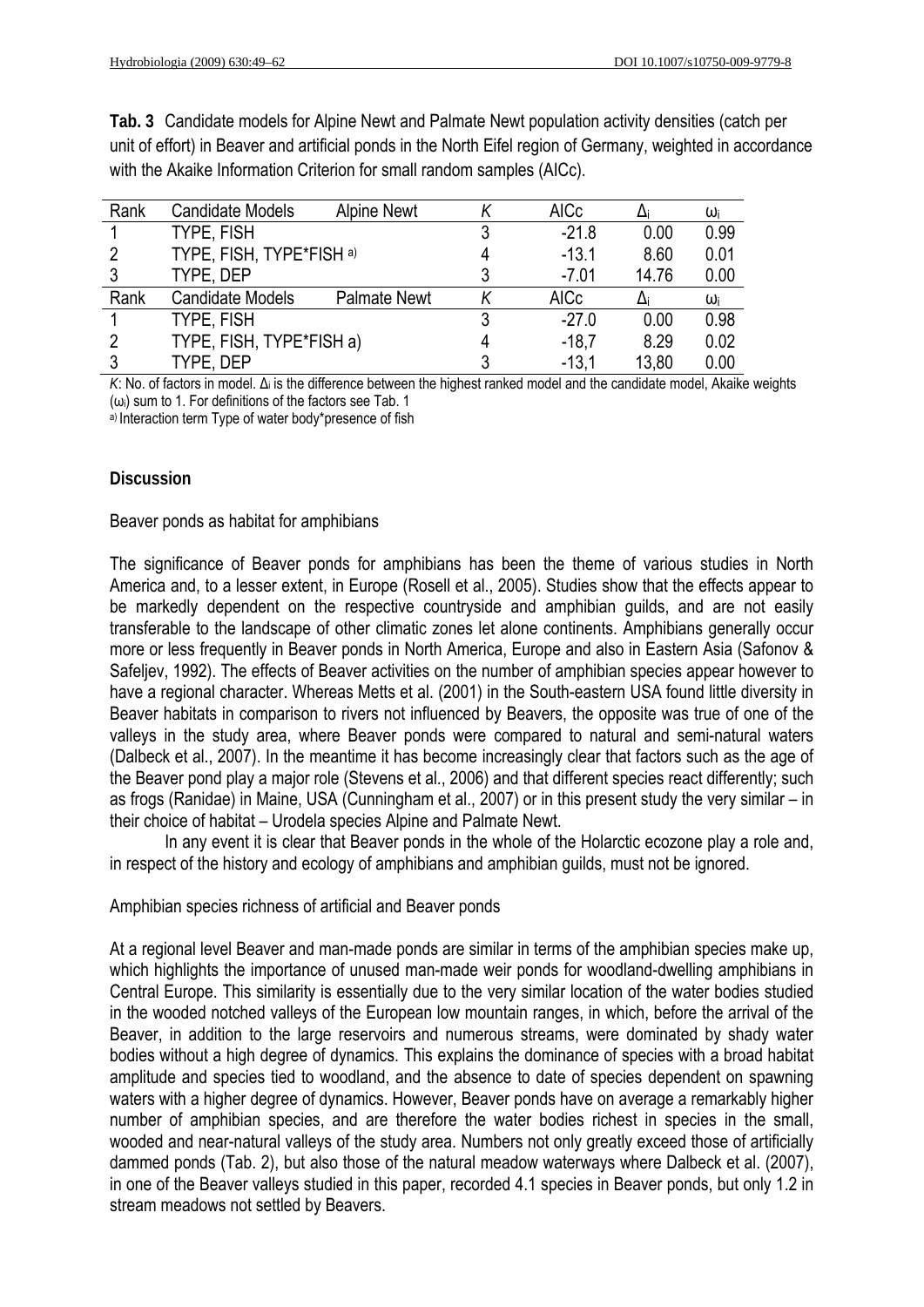The artificial ponds studied were smaller than the Beaver ponds (Tab. 1), and therefore the pond area can play an essential role in terms of amphibian species richness, which has been proved for invertebrate communities of farm ponds in France (Céréghino et al, 2008). We did not establish such a relationship for either the weir or the Beaver ponds. This agrees with the results of studies in other wetland habitats where, for example in the highly dynamic natural riverine habitat of the River Tagliamento in NE Italy (Tockner et al, 2006) or water bodies in Switzerland (Oertli et al, 2002), no relationship was found either between water body size and number of amphibian species. It therefore appears that the reasons for the difference in species variety are to be found in other factors, where Beaver and man-made ponds differ in general respects. The amount of sunlight on the water or the surrounding environment evidently plays a significant role (Tab. 2), as the weir ponds are shaded by a dense canopy. Nonetheless, other biotic factors, related to canopy cover (Skelly et al., 2002), can restrict the settlement possibilities of a significant number of amphibian species.



The results of the study provide first indications that the differences in the species diversity between artificial and Beaver ponds derives in no small degree from the requirements of the species in the region in regard to the amount of sunlight on the water or the surrounding environment. Species which are more strongly dependent on sunlit water, especially the Smooth Newt, Pool Frog (R*ana lessonae*/"*esculenta*") – but also the Common Toad (*B. bufo*) and the Midwife Toad (*Alytes obstetricans*) which require sunny land habitat near water – frequently settle the Beaver ponds, which receive more sunlight because of the Beaver's large scale tree-felling activities around the ponds. Only the Fire Salamander (*Salamandra salamandra*) which prefers shaded waters, was much more commonly recorded in the man-made ponds (Tab. 2).

The higher number of species in the Beaver ponds is also above all remarkable, as Beaver ponds are populated on average to a greater extent by fish (Tab. 1), although fish from very different families (e.g. Salmonidae, Cyprinidae, Percidae, Tab. 2) are known to be very efficient predators of Central European amphibians (except for *B. bufo*, Jakobus, 1986; Breuer, 1992; Bronmark & Edelham, 1994, Denoël & Ficetola, 2007). The shallow, structure-rich Beaver ponds are evidently better suited to amphibians than unused artificial ponds and are more likely to permit coexistence of amphibians and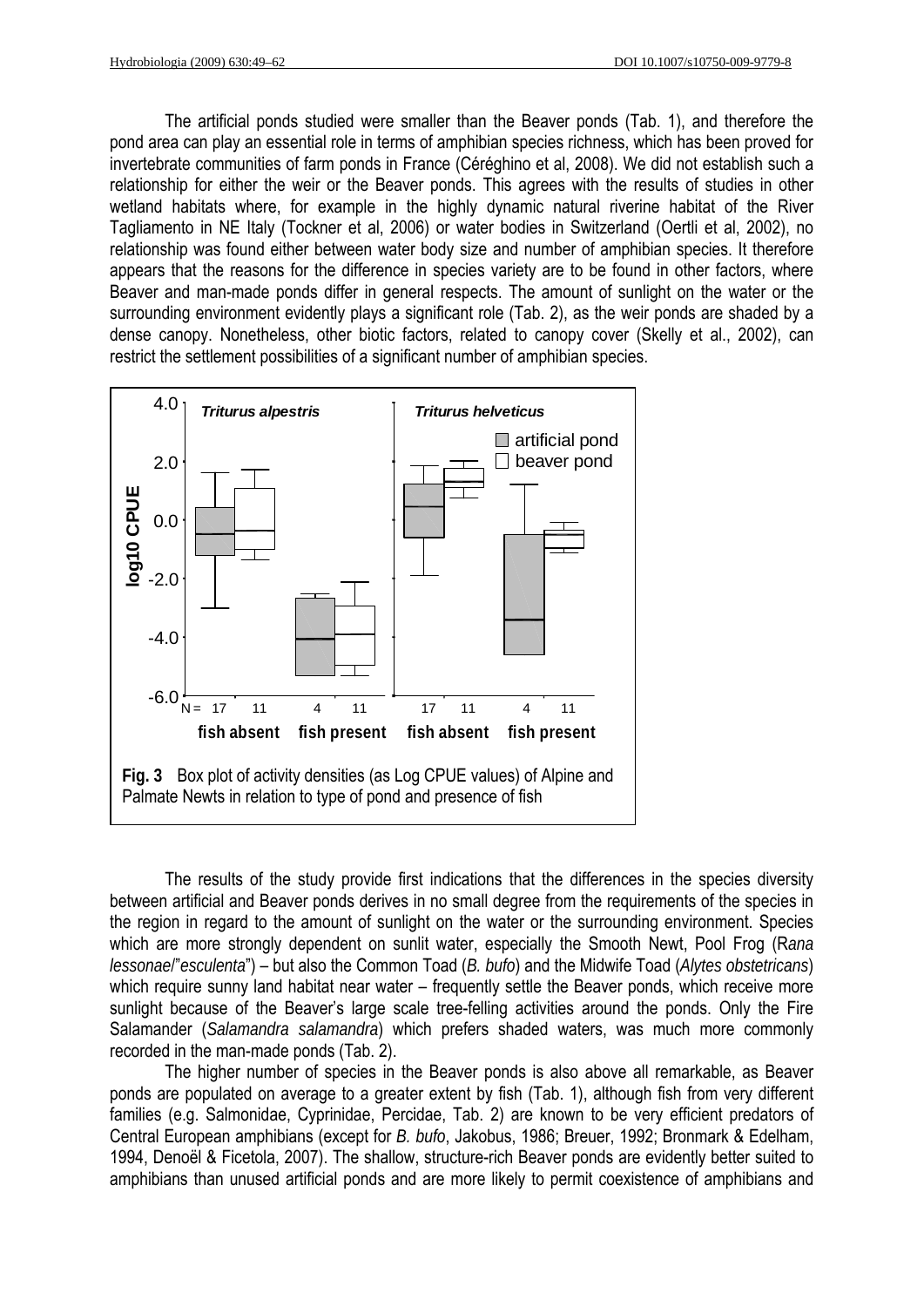fish. Artificial ponds with extensive shallow water zones have proved to be better for population by more amphibian species as those without such zones (Breuer, 1992).

On the basis of the present results, it is already clear that the artificial ponds are capable of substituting for the Beaver ponds as spawning waters, at least in a residual function. If one considers that of the 15 amphibian species occurring in the study area as a whole, only four occur in lowlands well under the altitude of the study area (*Bufo viridis*; *R. dalmatina*; *Pelobates fuscus*, each very noticeably < 200 m a.s.l.), a maximum of only four species are potentially missing from the Beaver ponds studied (*Bufo,calamita; Hyla arborea; Bombina variegata; Triturus cristatus*).

 All in all the Beaver ponds are of markedly higher quality for amphibians than the artificial weir ponds in the woodlands of the Rhenish Slate Mountains and the species richness of the Beaver ponds (eight species) compares well with the more or less dynamic and near-natural riverine habitats of larger rivers in Central Europe such as the Tagliamento, Danube or the Rhone (seven to 10 species, Tockner et al., 2006).

 The relatively high numbers of species in the Beaver ponds does not necessarily mean that Beaver ponds are generally better than man-made ponds, especially against the background that the typical amphibian species of man-made water bodies in the modern countryside were absent in the Beaver ponds studied.

#### Pond age

With the exception of the weir ponds, which are absent in the 'Beaver valleys', the woodland and valleys of the study area are generally poor in water bodies suitable for pond breeding amphibians. Source populations available for settlement in ponds of the younger Beaver colonies are therefore relatively distant from one another, although an isolation of the most widely distributed species must not be assumed. The distance bewteen suitable water bodies are often < 2km (Fig. 1) and therefore quite within the expected possible spread parameters for both Anrurans and Urodelans (Smith & Green, 2005).

For this reason we consider that the development of autonomous populations in the new Beaver colonies will take several years for the common (woodland) species and a markedly longer time-frame for rarer species (e.g. species of sunnier water bodies) to settle the Beaver colonies.

This does not provide evidence as to whether younger ponds have a generally lower species richness as found by Stevens et al. 2006 in Canada, as the age of a colony within which a newly-formed pond is situated is possibly an necessary factor for the number of species and development of the species' communities of the pond. One must therefore make a clear distinction between the age of a colony and the age of the individual pond.

 The amphibian species of water bodies with moderate physical disturbances, such as *Bombina variegata* and *Bufo calamita*, are absent in the (younger?) Beaver ponds. This is possibly only because older weir ponds and other man-made or typical natural woodland water bodies of this type do not offer suitable conditions and therefore do not occur in the study area.

Newts in Beaver versus Man-made Ponds

In contrast to the Alpine and Palmate Newt, which are typical woodland species, the Smooth Newt is clearly tied to the open countryside (Denoël & Ficetola 2007; 2007b). This species also dominates in the open countryside of the study area (own data) but is mostly absent in the water bodies studied As water bodies tied to woodland were selected for the szudy, the scarcity of this species appears to be connected to the structure of the land habitat.It is nevertheless remarkable that this species occurred more regularly in the Beaver than in the man-made ponds (Tab. 2). The Beaver ponds are possibly somewhat more suitable due to the open and sunny areas that border direct on the shoreline. To what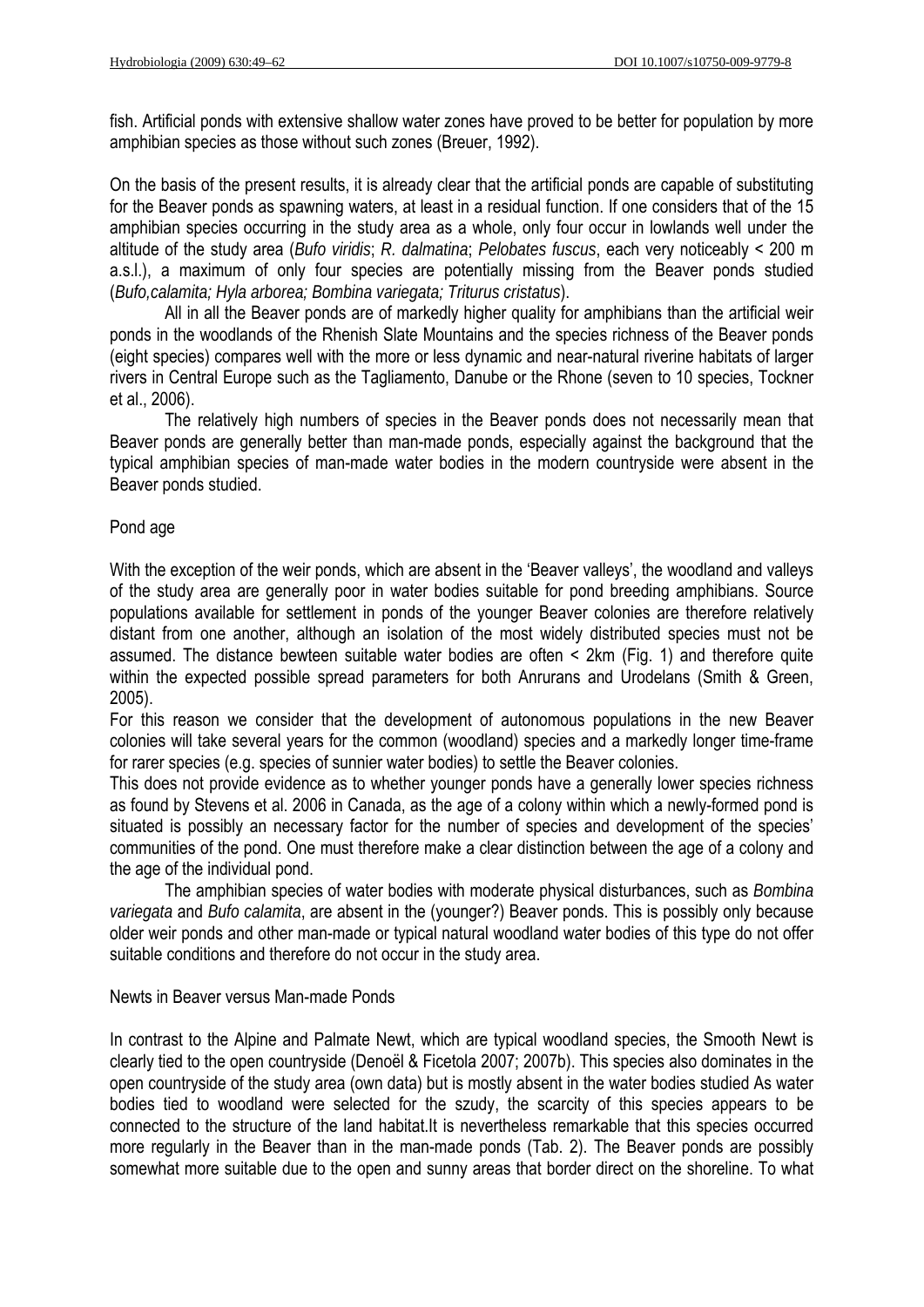extent the species is unable to establish itself due to competition with the other two small newt species (Buskirk, 2007) remains open.

The results of the mark-recapture analyses of the Alpine and Palmate Newt, which commonly co-occur in the Rhenish Slate Mountains, show that both water body types offer suitable conditions for settlement. Allerdings ergibt sich ein A differentiated picture however results, in that the Palmate Newt has achieved markedly higher population size and densities, which are equally large or indeed larger in the Beaver ponds. This is not the case with the Alpine Newt (Fig. 2). The GLM- Analyses for these two species, which are indifferent to the sunlight factor (Tab. 2; Denoël & Ficetola, 2007) show that on the other hand fish, as well as the factor type of pond are of critical importance for the Palmate Newt (Fig. 3). Differences in behaviour between the species, especially that of the larvae, obviously play a significant role here, as the larvae of the Palmate Newt react to the presence of predators with an avoidance strategy (Buskirk & Schmidt, 2000). In the presence of predators, Palmate Newt larvae become markedly cryptic in their behaviour and conceal themselves in the substratum, whereas Alpine Newt larvae do not alter their behaviour and remain on the water surface where they are vulnerable to predators. Because of their great structural diversity, Beaver ponds appear to offer the Palmate Newt or its larvae better opportunities for concealment.

 Nevertheless, the mean absolute quantities of both newt species in Beaver ponds are markedly higher than in artificial ponds (Fig. 2), which can be attributed to the generally greater size of the Beaver ponds. These are on average some 70 % greater in area than artificial ponds (Tab. 1). Independent of the population density in the ponds, the absolute size of the occurrence could be of great importance, above all in respect of the genetic make up of the populations, their expansion potential, and also the population densities of the amphibians in the surrounding land habitats. This can have an effect on other species, for example amphibian predators.

 If one compares the Alpine and Palmate Newt population size with references in the relevant literature, it is demonstrated that the populations of both types of water bodies wer above average in size. Feldmann & Belz (1981) found in 68 % of almost 800 water bodies of the Westphalian mountain region, which is part of the Rhenish Slate Mountains, less than 20 Alpine Newts and only 8 % of the water bodies had >100 individuals. In comparison we calculated <20 individuals in 55 % and >100 individuals in 41 % of the Beaver ponds. The man-made ponds also lie clearly above the values for the Westphalian mountains (38 % <20 and 43 % >100 individuals, n=21), even when the mean values of the latter are smaller (Fig. 2). The densities of the Palmate Newt in the Beaver ponds are very high compared with the average of 901 ponds in the German low mountain regions (Schlüpman et al., 1996), where 80 % of the population <20 and only 3 % >100 individuals were recorded (Beaver ponds 9 % <20 and 82 % >100 individuals). The values for the man-made ponds also lie markedly well above the average (24 % <20 and 62 % >100 individuals, n=21, Fig. 2). The Beaver ponds in the Central and West European woodland therefore evidently possess an extraordinarily high potential for woodlanddwelling newts and other amphibian species, but the man-made ponds also appear to be of great importance for both newt species in question.

In Europe, Beaver ponds are natural habitats and the Beaver has existed in the Rhenish Slate Mountains for at least 600,000 years during the ice-free periods (Bosinski, 2006). Correspondingly, the symbioses in the water bodies can be considered as adapted to the activities of the Beaver. Because of their semi-permeability, Beaver ponds do not permanently influence the passage of running water in the sense of the WFD. In Europe's modern countryside the dam-building Beaver in particular deserves sufficient room to exist Conflicts between the Beaver and the aims of nature protection or conservation can only then occur when far from natural conditions caused by human activity dominate (e.g. in canalised streams or riverine woodland on straightened stretches of rivers where, apart from isolated trees, the habitat is destroyed).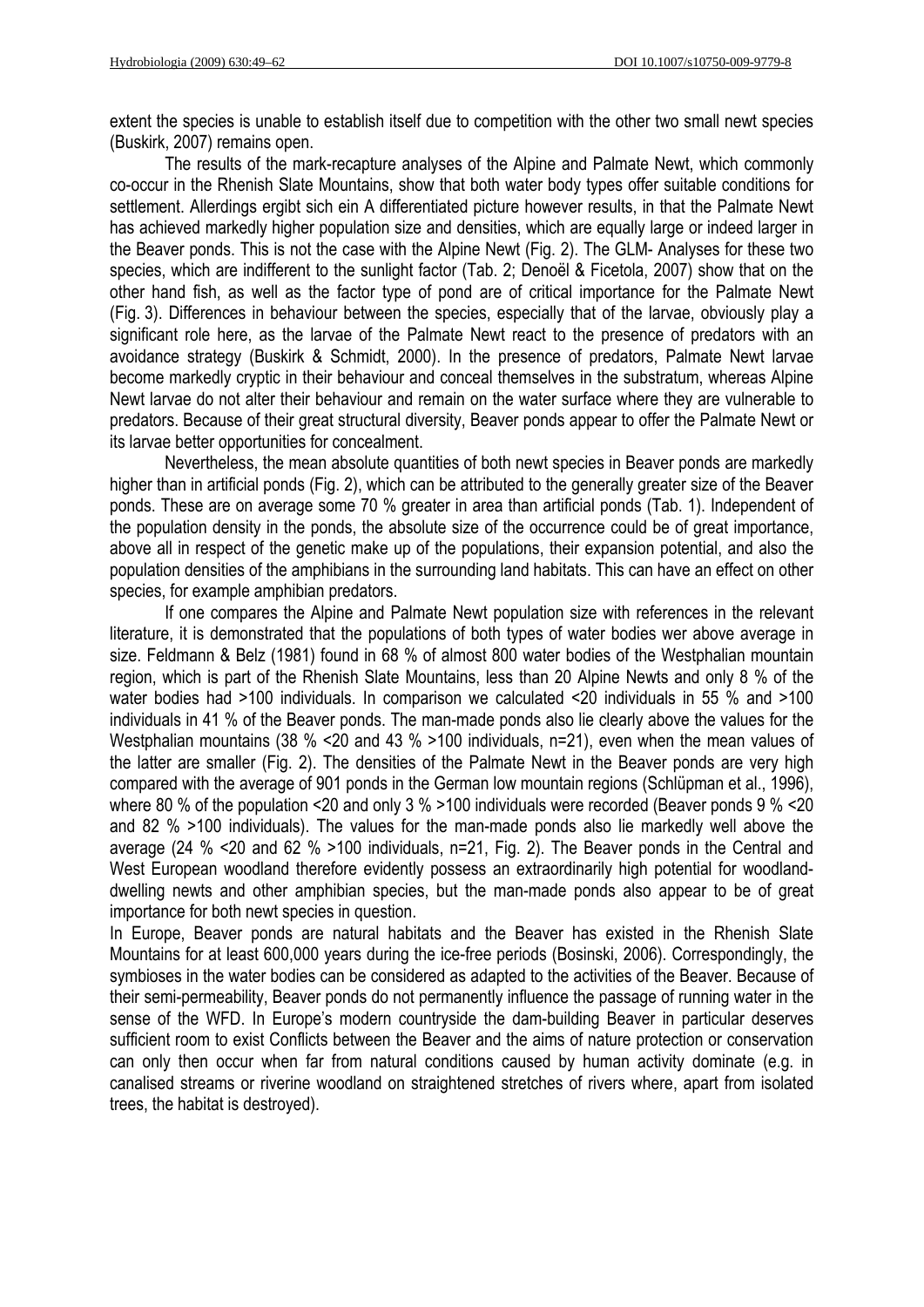# **Conclusions**

Extensively used or unused weir ponds and Beaver ponds differ markedly in respect of their settlement by amphibians in general, and the order of Urodela in particular. Nevertheless, at least 2/3 of the amphibian species of the Beaver ponds were represented in the artificial ponds. As the majority of the species occurring are dependent on standing water, and are either absent or only occur in small populations in the majority of the small natural standing and flowing waters of the highlands (Dalbeck et al., 1997), artificial ponds which are either unused or extensively managed play a key role in the survival of the characteristic amphibian species assemblages in this type of countryside. They belong to the category of standing water in which human activity has promoted amphibian diversity (Krone, 2003; Denoël & Ficetola, 2007). The existence of these artificial water bodies, which have characterised the highlands for hundreds of years, has therefore probably bridged the gap for the amphibians following the loss of the Beaver ponds as a result of the eradication of the Beaver population. The existence of these artificial ponds have probably contributed in a significant degree to the survival of the characteristic species communities, in vital and little fragmented populations, until the present day. This leads to the following conclusions:

- (1) The promotion by the EU of the destruction or renaturation of man-made weir ponds in areas of the Central European Highlands close to the water sources, in the context of WFD implementation must be critically reviewed, at least in terms of amphibian conservation.. Such measures are frequently applied to unused waters in particular, as ponds used for fish farming are normally not accessible. It is our view that amphibian conservation must be given urgent consideration in this respect. In general, small artificial water bodies, in particular those that are unused or little used, are extremely important for aquatic biodiversity and should be protected from interference (Céréghino et al., 2008). This is clearly also valid for artificial weir ponds in Central European woodland.. Until today, Beaver ponds played only a selective role in the Central European low mountain ranges, and several decades will pass before the Beaver is again widespread. The renaturation of man-made ponds, with their remarkable above average importance for some amphibian species, should be delayed at least until the former are replaced by Beaver ponds, thus avoiding damage to the woodland amphibian communities.
- (2) It is clear that the Beaver pond can be of considerable significance for amphibian conservation. Mid and long term planning, and implementation of measures to promote the Beaver in the Central European Highlands, are therefore of great importance. Against the background of the mostly minor economic value of such valleys for forestry and agricultural management, exellent opportunities exist for nature and species protection on a European level. A special EU programme to preserve (e.g. by priority purchase) and prepare the areas in the valleys of the Central European Highlands for Beaver settlement makes particular sense. The Beaver, as a key species, should be granted special significance in the preparation of EU programmes for preservation of biodiversity in Europe.
- (3) The results presented in this paper are intended as a contribution to the understanding of the importance of the Beaver for amphibian communities. There is a requirement for further research in terms of a causal analysis of the significance of the Beaver for other species and in other regions of Europe.

**Acknowledgements** The completion of this study would not have been possible without the support of many people. We were assisted in our field work by Monika Hachtel, Klaus Weddeling and Alexander Heyd, Dieter Fink provided us with previously unpublished results and the manuscript was translated into English by David Conlin. We are grateful to all of the above for their contributions.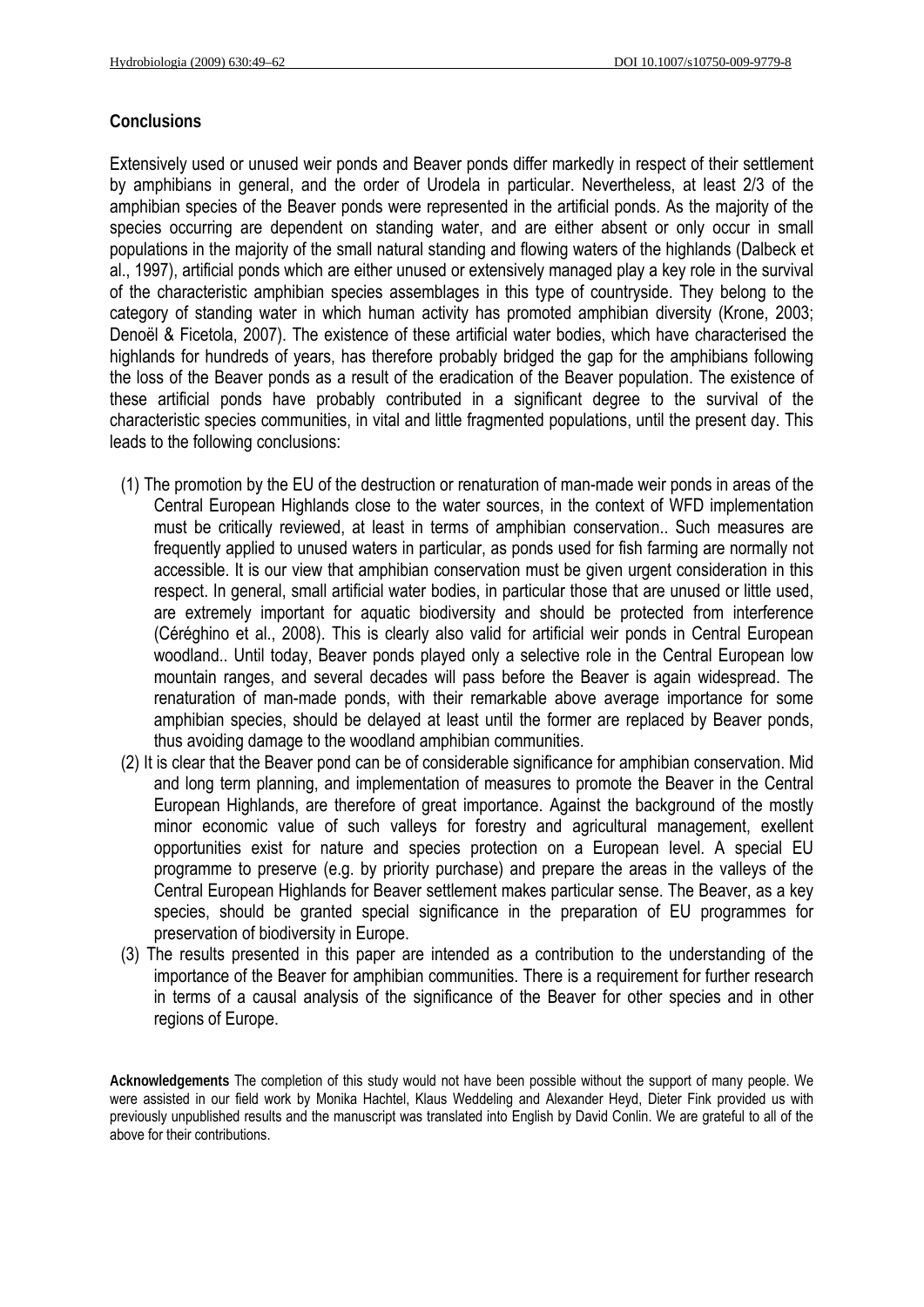#### **References**

- Arens, P., van der Sluis, T., van´t Westende, W.P.C, Vosman B, Vos, C.C. & M.J.M. Smulders, 2007. Genetic population differentiation and connectivity among fragmented moor frog (*Rana arvalis*) populations in The Netherlands. Landscape Ecology 22: 1489–1500.
- Aronsson, S. & J.A.E. Stenson, 1995. Newt-fish interactions in a small forest lake. Amphibia-Reptilia 16: 177–184.
- Bender, O., Boehmer, J. H., Jens, D. &, K.P. Schumacher, 2005. Analysis of land-use change in a sector of Upper Franconia (Bavaria, Germany) since 1850 using land register records. Landscape Ecology 20: 149–163.
- Becker, C.G., Fonseca, C.B., Haddad, C.F.B., Batista, R.F. & P.I. Prado, 2007. Habitat Split and the Global Decline of Amphibians. Science 318: 1775-1777.
- Berry, D.A., 1987. Logarithmic transformation in ANOVA. Biometrics 43: 439–456.
- Bitz, A., Fischer, K., & R. Thiele, 1996. Die rheinland-pfälzischen Biotoptypen und ihre Herpetofauna. In Bitz A. Fischer K. Simon L. Thiele R. & M. Veith (eds), Die Amphibien und Reptilien in Rheinland-Pfalz, Vol 2, Landau: 495–542.
- Bosinski, G., 2006. Paläolithikum und Mesolihtikum im Rheinland. In Kunow J. & H. H. Wegner (eds), Urgeschichte im Rheinland. Rheinischer Verein für Denkmalpflege und Landschaftsschutz 2005: 101–158.
- Brandt, J.F. & J.T.C. Ratzeburg, 1829. Medizinische Zoologie oder getreue Darstellung und Beschreibung der Thiere, die in der Arzneimittellehre in Betracht kommen, in systematischer herausgegeben, Bd. I.– Akademie der Wissenschaften, Berlin: 12–29.
- Breuer, P., 1992. Amphibien und Fische Ergebnisse experimenteller Freilanduntersuchungen. Fauna, Flora Rheinland-Pfalz 6: 117–133.
- Bronmark, C. & P. Edelhamn, 1994. Does the Presence of Fish Affect the Distribution of Tree Frogs (*Hyla arborea*)? Conservation Biology 8: 841–845.
- Buskirk, J. v., 2007. Body size, competitive interactions, and the local distribution of *Triturus* newts. Journal of Animal Ecology 76: 559-567.
- Buskirk, J. v. & B. R. Schmidt, 2000. Predator-induced plasticity in larval newts: trade-offs, selection, and variation in nature. Ecology 81: 3009–3028.
- Céréghino, R., Ruggiero, A., Marty, P. & S. Angélibert, 2008. Biodiversity and distribution patterns of freshwater invertebrates in fam ponds of a south-western French agricultural landscape. Hydrobiologia 597: 43-51.
- Cunningham, J.M., Calhoun, A.J.K. & W.E. Glanz, 2007. Pond-Breeding Amphibian Species Richness and Habitat Selection in a Beaver-Modified Landscape. Journal of Wildlife Management 71: 2517–2526.
- Cushman, S.A, 2006. Effects of habitat loss and fragmentation on amphibians: A review and prospectus. Biological Conservation 128: 231–240.
- Dalbeck, L., Hachtel, M., Heyd, A., Schäfer, K., Schäfer, M. & K. Weddeling, 1997. Amphibien im Rhein-Sieg-Kreis und in der Stadt Bonn: Verbreitung, Gewässerpräferenzen, Vergesellschaftung und Gefährdung. Decheniana 150: 235–292.
- Dalbeck, L., Lüscher, B. & D. Ohlhoff, 2007. Beaver ponds as habitat of amphibian communities in a central European highland. Amphibia-Reptilia 28: 493–501.
- Declerck, S., De Brie, T., Ercken, D., Hampel, H., Schrijvers, S., Van Wilchelen, J., Gillard, V., Mandiki, R., Losson, B., Bauwens, D., Keijers, S., Vyverman, W., Goddeeris, B., De Meester, L., Brendonck, L. & K. Martens, 2006. Ecological characteristics of small farmland ponds: Associations with land use practices at multiple spacial scales. Biological Conservation 131: 523–532.
- Denoël, M. & G. F. Ficetola, 2007. Conservation of newt guilds in an agricultural landscape of Belgium: the importance of aquatic and terrestrial landscapes.– Aquatic Conservation: Marine and Freshwater Ecosystems: www.interscience.wiley.com. DOI 10.1002/ac.853.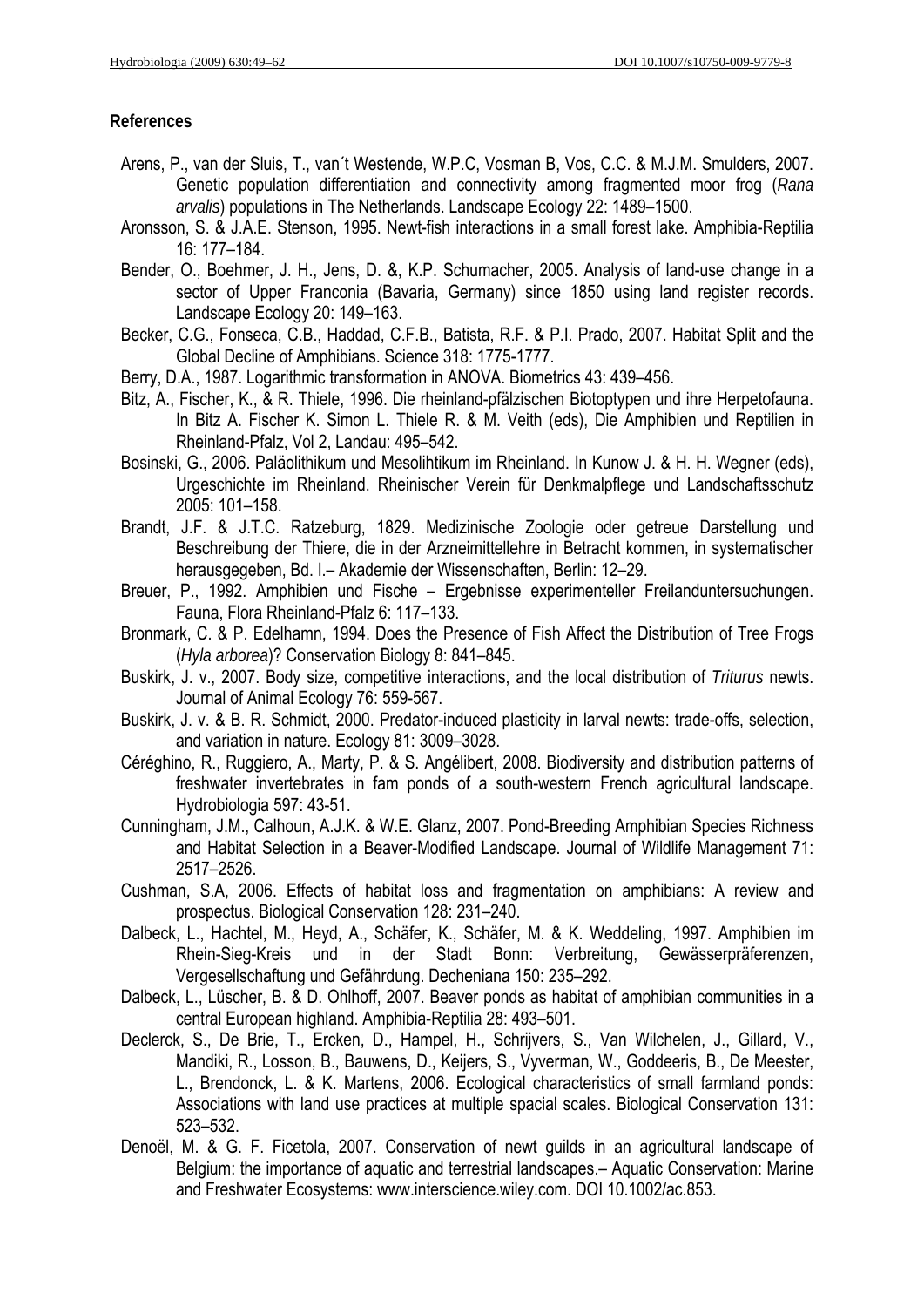Denoël, M. & G. F. Ficetola, 2007b. Landscape-level thresholds and newt conservation. Ecological Applications 17: 302–309.

Drews, R. & H. P. Ziemek, 1995. Kleingewässerkunde.– 146 pp, Wiesbaden.

- Elmeros, M., Madsen, A.B. & P. Berthelsen, 2003. Monitoring of reintroduced Beavers (*Castor fiber*) in Denmark. Lutra 46: 153–162.
- Feldmann, R. & A. Belz, 1981. Bergmolch *Triturus alpestris* (LAURENTI 1768). In: Feldmann, R. (ed.): Die Amphibien und Reptilien Westfalens. Abhandlungen des Landesmuseums für Naturkunde Münster 43: 45-54.
- Gerlach, R., 2005. Holozän: Die Umgestaltung der Landschaft durch den Menschen seit dem Neolithikum. Rheinischer Verein für Denkmalpflege, Jahrbuch 2005: 87–98.
- Hecnar, S.J. & R.T. M'Closkey, 1997. The effects of predatory fish on amphibian species richness and distribution. Biological Conservation 79: 123–131.
- Hecnar, S.J. & R.T. M'Closkey, 1998. Species riochness patterns of amphibians in southwestern Ontario ponds. Journal of Biogeography 25: 763-772.
- Heidecke, D. & B. Klenner-Frings, 1992. Studie über die Habitatnutzung des Bibers in der Kulturlandschaft und anthropogene Konfliktbereiche. 2nd international Symposium Semiaquatische Säugetiere, Osnabrück. Wissenschaftliche Beiträge der Universität Halle: 215–265.
- Henle, K., 2000. Fang-Wiederfang-Methoden: Generelle Grundlagen, historische Entwicklung und aktueller Entwicklungsstand. Beiträge zur Ökologie 4: 1–132.
- Hehmann, F. & H. Zucchi, 1985. Fischteiche und Amphibien eine Feldstudie. Natur und Landschaft 10: 402–408.
- Jakobus, M., 1986. Experimentelle Untersuchungen zur Amphibienmortalität durch Fischfraß. Schriftenreihe Bayrisches Landesamt für Umweltschutz 73: 211–214.
- Johansson M., Primmer, C. R. & J. Merilä, 2007. Does habitat fragmentation reduce fitness and adaptability? A case study of the common frog (*Rana temporaria*). Molecular Ecology 16: 2693–2700.
- Krone, A., 2003. Kleingewässer und ihre Bedeutung für den Schutz von Amphibien. Jahresschrift für Feldherpetologie 7: 26–35.
- Mazerolle, M.J., 2006. Improving data analysis in herpetology: using Akaike's Information Criterion (AIC) to assess the strength of biological hypotheses. Amphibia-Reptilia 27: 169–180.
- Metts, B.S., Lanham, J. D, & K. R. Russel, 2001. Evaluation of Herpetofaunal Communities on Upland Streams and beaver-Impounded Streams in the Upper Piedmond of South Carolina. American Midland Naturalist 145: 54–65.
- Meuerers-Balke, J. & A.J. Kalis, 2005. Landwirtschaft und Landnutzung in der Bronze- und Eisenzeit. Rheinischer Verein für Denkmalpflege, Jahrbuch 2005: 267–275.
- MURL Minister für Umwelt, Raumordnung und Landwirtschaft des Landes Nordrhein-Westfalen, 1989. Klima-Atlas von Nordrhein-Westfalen, Düsseldorf.
- Oertli, B., Auderset Joyse, D., Castella, E., Juge, R., Cambin, D. & J.-B. Lachavanne, 2002. Does size matter? The relationship between pond area and biodiversity. Biologial Conservation 104: 59– 70.
- Ortmann, D., Hachtel, M., Sander, U., Schmidt, P., Tarkhnishvili, D, Weddeling, K., & W. Böhme, 2006. Capture effectiveness of terrestrial drift fences and funnel traps for the Great Crested Newt, *Triturus cristatus*.– Proceedings of the 13th Ordinary General Meeting of the Societas Europaea Herpetologica: 103–105.
- Robson, B. & C.J. Clay, 2005. Local and regional macroinvertebrate diversity in the wetlands of a cleared agricultuural landscape in south-western Victoria, Australia. Aquatic conservation: Marine and Freshwater Ecosystems 15: 403–414.
- Rolauffs, P., Hering, D., S. Lohse, 2001. Composition, invertebrate community and productivity of a Beaver dam in comparison to other stream habitat types.– Hydrobiologia 459: 201–212.